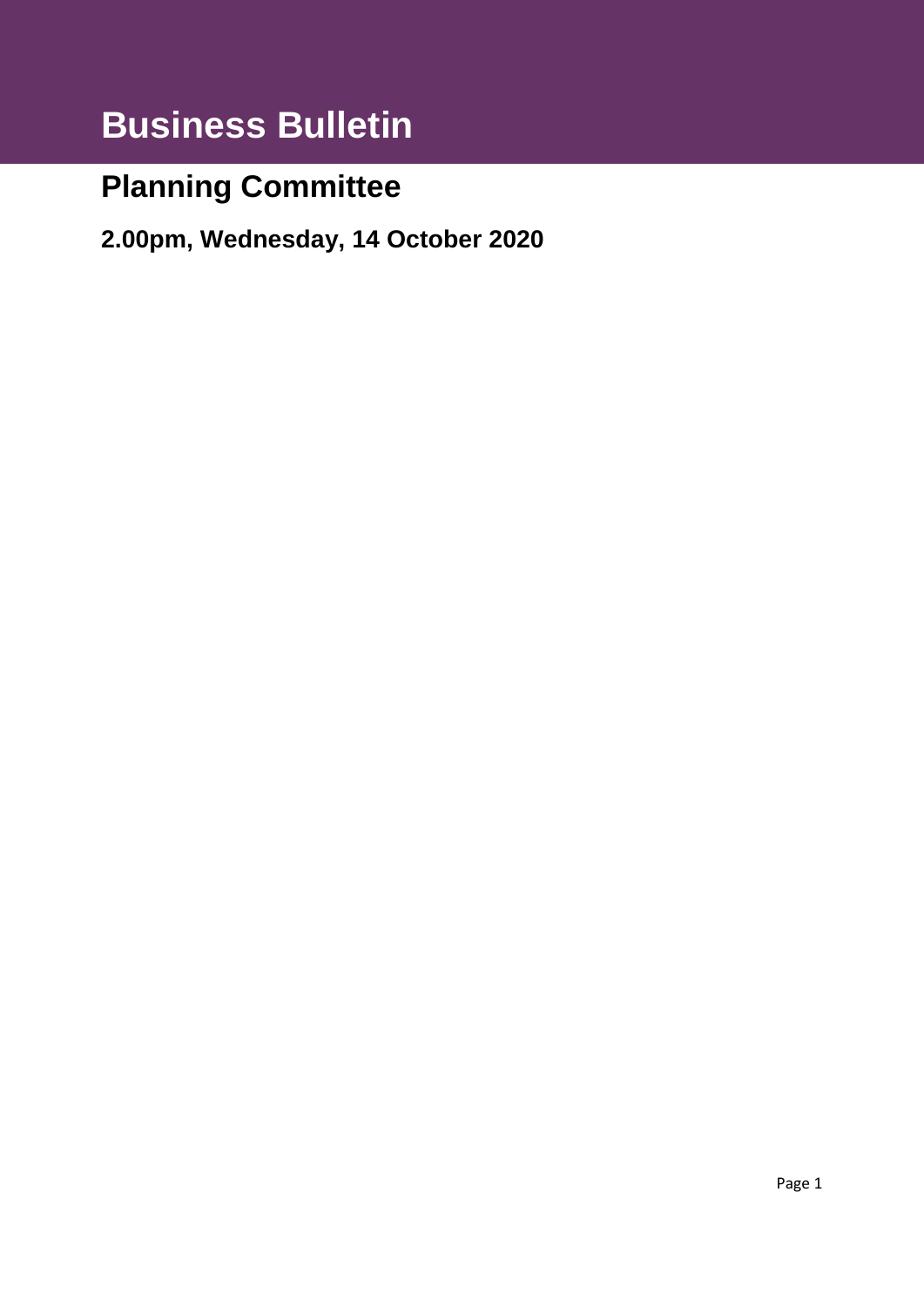#### **Planning Committee**

| <b>Convener:</b>                                                                    | <b>Members:</b>                                                                                                                                                                                                                                                                                                | <b>Contacts:</b>                                                                                                                                                                                                                                                   |
|-------------------------------------------------------------------------------------|----------------------------------------------------------------------------------------------------------------------------------------------------------------------------------------------------------------------------------------------------------------------------------------------------------------|--------------------------------------------------------------------------------------------------------------------------------------------------------------------------------------------------------------------------------------------------------------------|
| <b>Councillor Neil Gardiner</b><br>Vice-Convener<br><b>Councillor Maureen Child</b> | <b>Councillor Chas Booth</b><br><b>Councillor George</b><br>Gordon<br><b>Councillor Joan Griffiths</b><br><b>Councillor Cameron</b><br>Rose<br><b>Councillor Max Mitchell</b><br>Councillor Joanna<br>Mowat<br><b>Councillor Rob Munn</b><br><b>Councillor Hal Osler</b><br><b>Councillor Mary</b><br>Campbell | Veronica MacMillan<br><b>Committee Services</b><br>0131 529 4283<br>veronica.macmillan@edinburgh.go<br>$v.$ uk<br>David Givan<br>Service Manager<br>david.givan@edinburgh.gov.uk<br>David Leslie<br><b>Chief Planning Officer</b><br>david.leslie@edinburgh.gov.uk |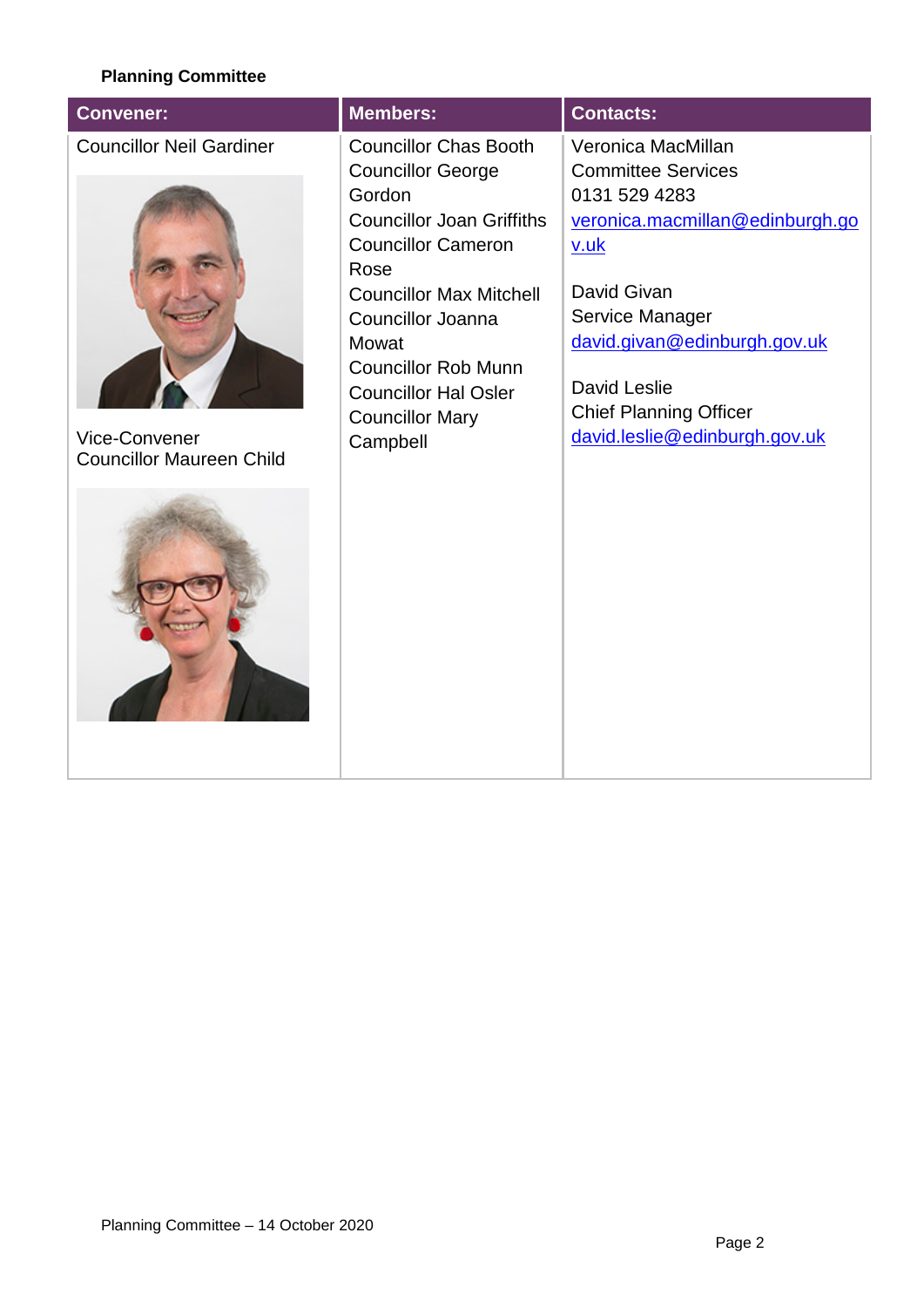| <b>Recent News</b>                                                                                                                                                                                                                                                                                                                                                                                                                                                                                                                                                                                         | <b>Background</b>                                |
|------------------------------------------------------------------------------------------------------------------------------------------------------------------------------------------------------------------------------------------------------------------------------------------------------------------------------------------------------------------------------------------------------------------------------------------------------------------------------------------------------------------------------------------------------------------------------------------------------------|--------------------------------------------------|
| <b>Funding Third Sector Delivery Partners: update on</b><br>progress with outcomes                                                                                                                                                                                                                                                                                                                                                                                                                                                                                                                         | Contact:<br><b>lain McFarlane</b>                |
| At its meeting of 2 September 2020, Planning Committee<br>approved funding for the current financial year to Edinburgh<br>World Heritage and Edinburgh and Lothians Greenspace<br>Trust under the existing three-year contracts. Members<br>asked for an update on progress with delivery of outcomes.                                                                                                                                                                                                                                                                                                     | 0131 529 2419<br>iain.mcfarlane@edinburgh.gov.uk |
| Appendix 1 details the delivery of outcomes in the 2019/20<br>reporting year for these two organisations. It also outlines<br>the agreed outcomes for the four organisations which<br>receive smaller amounts of funding to support the operation<br>of the planning system in the city.                                                                                                                                                                                                                                                                                                                   |                                                  |
| <b>Scottish Government Appeal Decisions - Quarter 4</b><br>2019/20 and Quarter 1 2020/21                                                                                                                                                                                                                                                                                                                                                                                                                                                                                                                   | <b>Contact:</b><br>David Givan                   |
| In Quarter 4 of 2019-20, there were 21 appeal decisions<br>issued by the Planning and Environmental Appeals Division<br>(DPEA) on applications refused by the City of Edinburgh<br>Council. Of these 16 were dismissed and five were allowed.                                                                                                                                                                                                                                                                                                                                                              | 0131 529 3679<br>david.givan@edinburgh.gov.uk    |
| In Quarter 1 of 2020/21, there were eight appeal decisions<br>issued by the DPEA on applications refused by the City of<br>Edinburgh Council. Of these, seven were dismissed and one<br>was allowed.                                                                                                                                                                                                                                                                                                                                                                                                       |                                                  |
| Further details are provided in Appendix 2.                                                                                                                                                                                                                                                                                                                                                                                                                                                                                                                                                                |                                                  |
| <b>Scottish Government Consultation on a Licensing</b><br><b>Scheme and Planning Control Areas for Short Term Lets</b><br>in Scotland                                                                                                                                                                                                                                                                                                                                                                                                                                                                      | Contact:<br><b>David Leslie</b><br>0131 529 3948 |
| This consultation seeks views on the Scottish Government's<br>detailed proposals for the regulation of short-term lets which<br>will form the basis for secondary legislation to be laid in<br>Parliament in December 2020. The target for<br>implementation of regulations is April 2021. Comments are<br>requested by Friday 16 October 2020. The consultation<br>paper is available online at https://consult.gov.scot/housing-<br>services-policy-unit/short-term-lets-licensing-scheme/<br>The consultation paper addresses three key areas and<br>seeks views on issues arising and possible ways of | david.leslie@edinburgh.gov.uk                    |
| addressing these issues:<br>definition of short-term lets;                                                                                                                                                                                                                                                                                                                                                                                                                                                                                                                                                 |                                                  |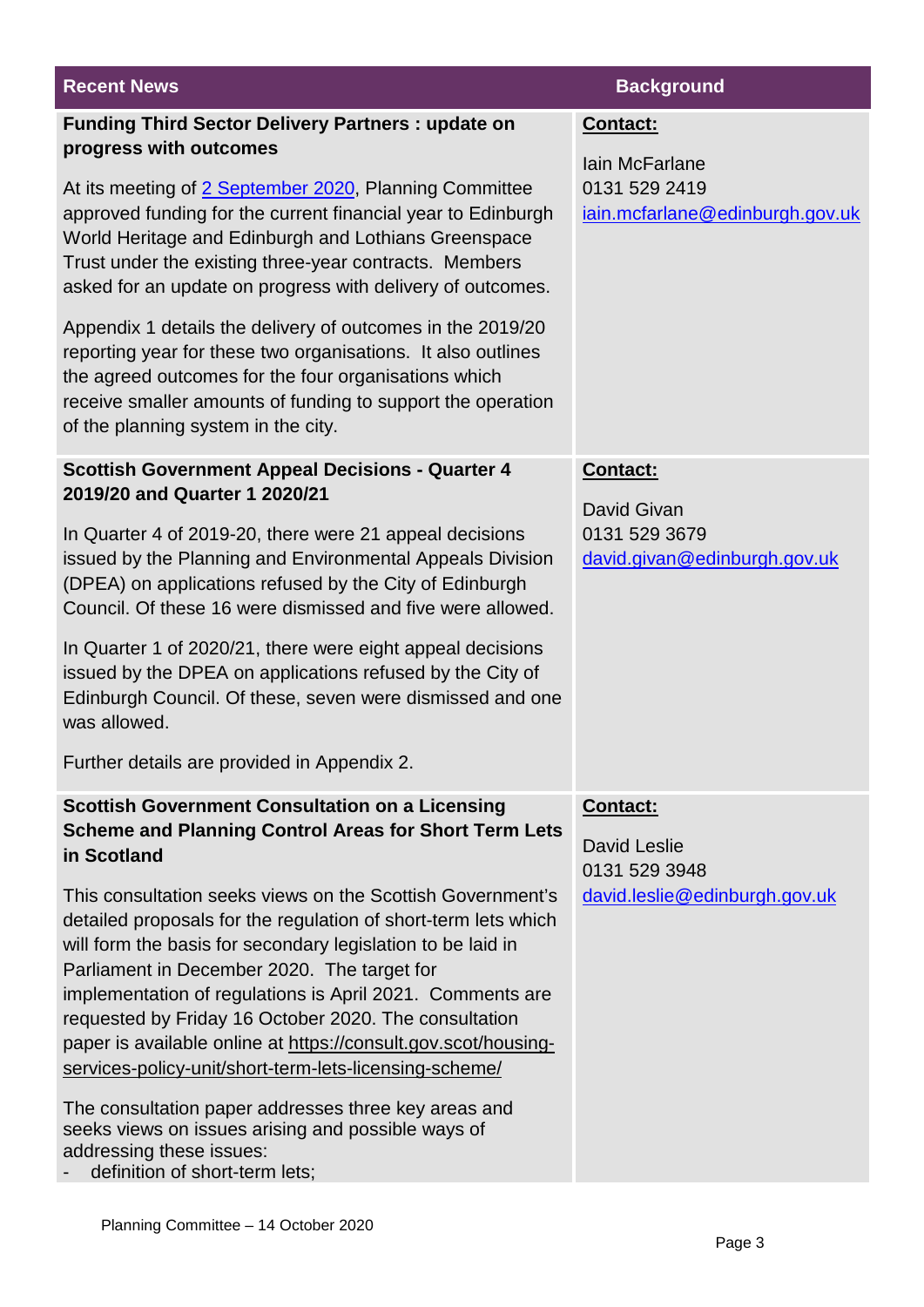- the establishment of control areas under the Planning (Scotland) Act 2019; and
- the establishment of a licensing scheme under the Civic Government (Scotland) Act 1982.

A response is being prepared by officers through the Short Term Lets Member – Officer Working Group and a report will be prepared for the relevant Committees in the next cycle.

### **Planning Time Performance Information – Quarter 1 2020/21**

Time performance statistics for Quarter 1 are provided as Appendix 3.

They use the Scottish Government's headline indicators, which measure decision making times by the average number of weeks in which applications without processing agreements or agreed time extensions are determined. The national indicators look at major, local (non-householder) and householder developments. The appended statistics present information on listed building consent and advert applications in a similar way. Enforcement cases are presented using the same indicators as in previous years.

Appendix 3 shows that in Quarter 1:

- Average decision times for relevant major applications (34.9 weeks) were faster than the Council average for 2019/20, and approached the national average for last year (33.5 weeks).
- Decision times for relevant local developments were slightly faster than last year, and still have some way to go to reach the national average (10.9 weeks).
- Decision times for householder applications (8.9 weeks) were longer than last year and over a week longer than the national average (7.3 weeks).

Across all application types, the service determined over 780 applications during April, May and June. This is lower than typical for a quarter but still a significant body of work considering that during these months the service was adapting to lockdown restrictions.

Appendix 3 also provides information and brief commentary on enforcement cases and legal agreements.

## **Contact:**

Ben Wilson 0131 469 3411 [ben.wilson@edinburgh.gov.uk](mailto:ben.wilson@edinburgh.gov.uk)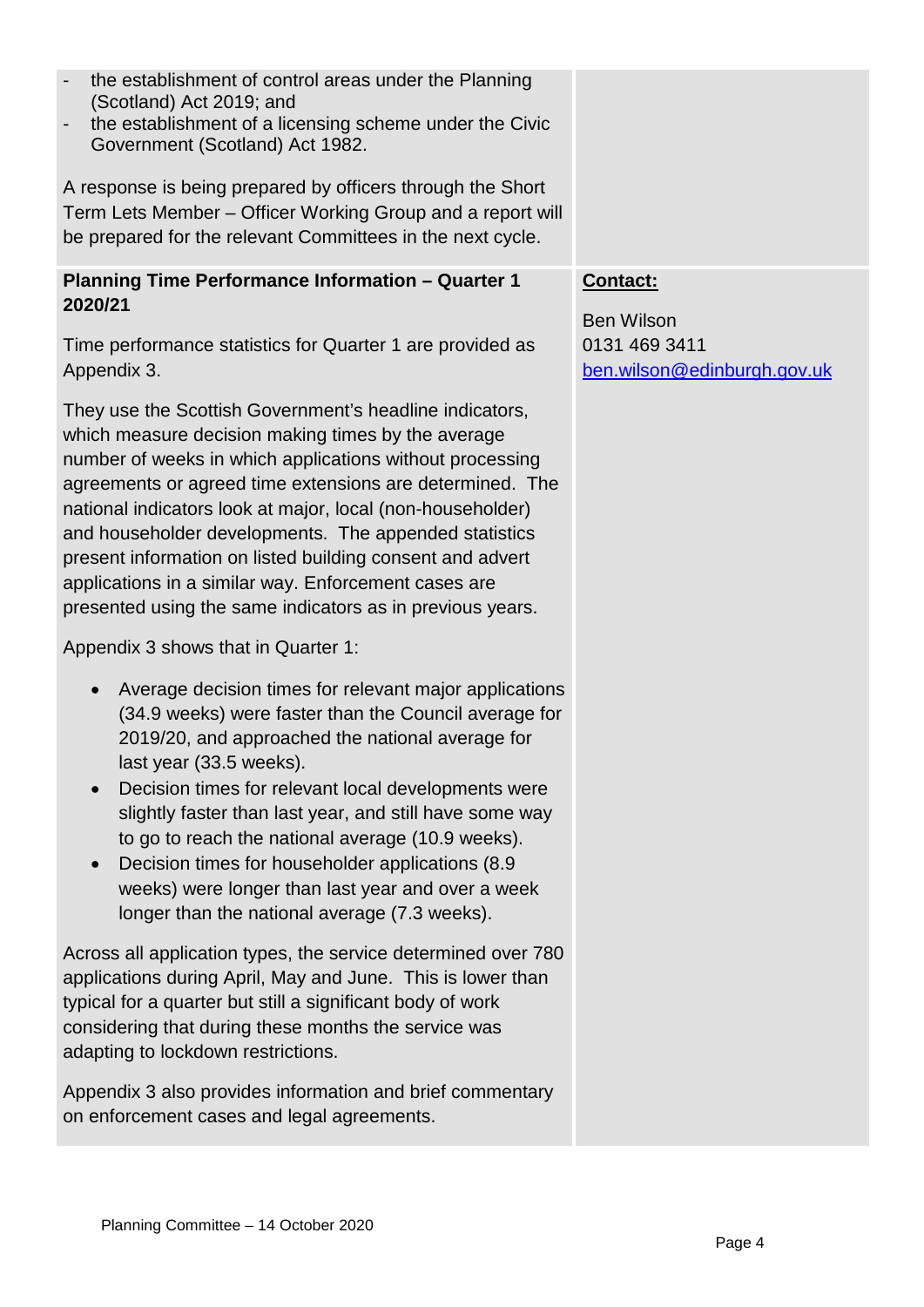### **APPENDIX 1 – Funding Third Sector Delivery Partners : update on progress with outcomes**

#### **Edinburgh World Heritage Trust Activities 2019/20**

Edinburgh World Heritage (EWH) is one of three organisations that form the management partnership of the Old and New Towns of Edinburgh World Heritage Site, alongside City of Edinburgh Council (CEC) and Historic Environment Scotland (HES). Their role includes a share in the delivery of the Action Plan for the World Heritage Site Management Plan (WHS), advice on Outstanding Universal Value (OUV) in the development management process, the provision of conservation grant funding and support, maintenance and traditional skills advice and guidance.

Community benefits delivered in 2019/20 include:

- The employment of 154 traditional tradespeople across the Conservation Funding Programme funded tenement projects: stonemasons, slaters, leadworkers, plasterers and painters;
- A total of five different posts at EWH are partly supported by CEC funding;
- Apprenticeships: several apprentices have worked on grant-aided projects; and
- Work experience placements: EWH provided two academic intern placements one on sustainable tourism and one on street lighting.

The following provides further detail of activity over the last 12 months under the six key headings in the funding agreement, each is referenced back to the WHS Management Plan:

### **1. Delivery of the World Heritage Site Management Plan**

EWH is an active member of the Old and New Towns of Edinburgh WHS Steering Group, which is responsible for the implementation of the World Heritage Site Management Plan. The Plan has a total of 39 actions to be carried out over the course of five years 2017/22. EWH is working with CEC and HES to deliver these, leading or supporting the implementation of actions.

### **Outcomes:**

Specific actions that EWH has advanced since April 2019 include:

- 501,737 Facebook / Twitter / Instagram reach on our grants programme posts (action 2).
- An estimated total of 603,737 have visited "Our World Heritage" exhibition at the Tron Kirk since opening in July 2018, (actions 9, 28).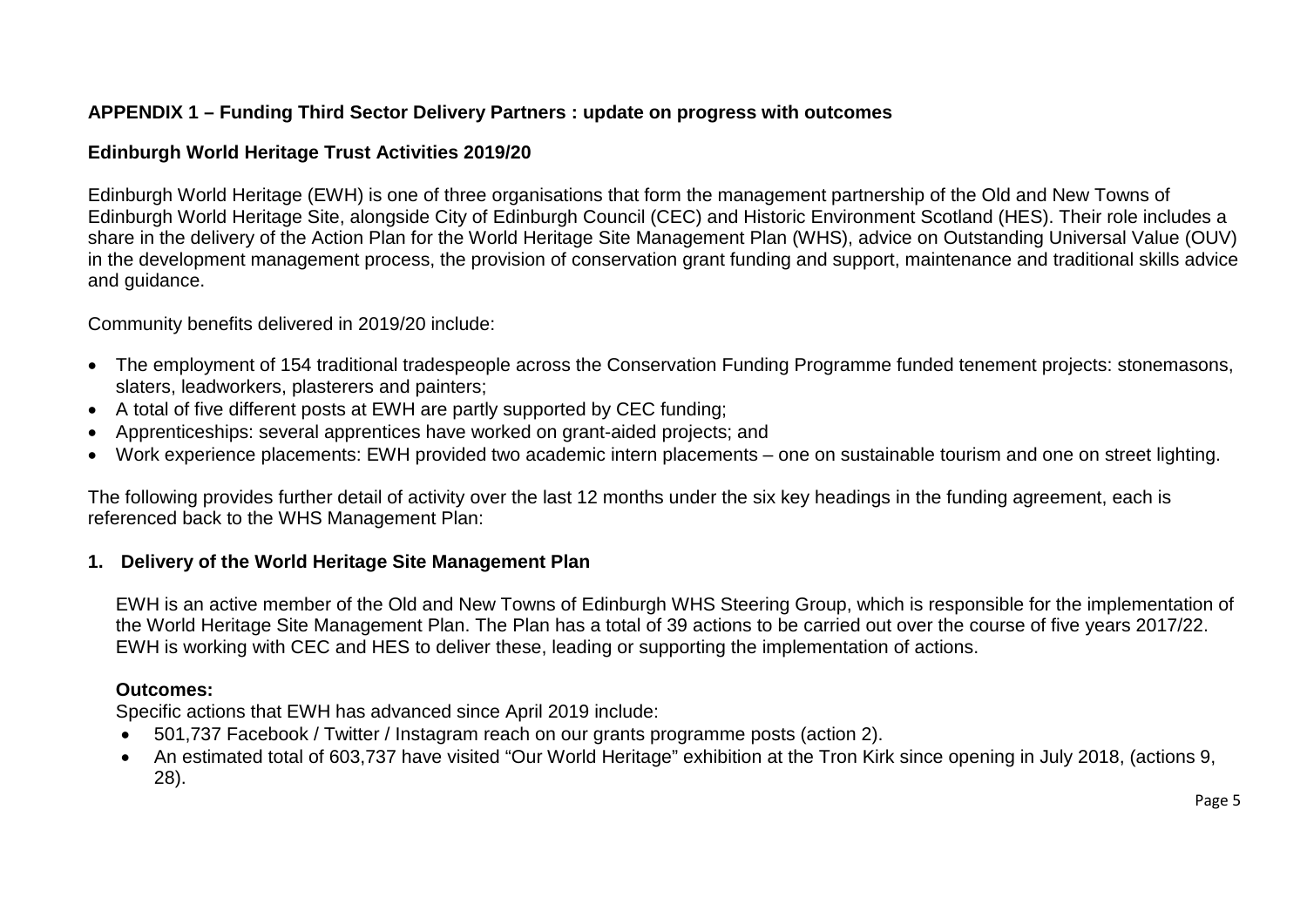- Delivered eight engagement events with 1,350 attending (actions 22, 27).
- Since March 2019, EWH has held five online events with c1,500 attending (actions 22, 27;).
- EWH has attended a number of Edinburgh Tourism Action Group (ETAG) meetings and inputted into the development of a new city-wide tourism strategy which will cover the period 2020/30 (actions 31, 34).
- EWH has attended quarterly Steering Group meetings with CEC and HES to monitor the progress in the management of the Site (action 37).
- **2. Advice on Outstanding Universal Value (World Heritage Management Plan actions 6, 7, 14, 16, 19, 21, 28)** Provide advice to CEC members and officers in relation to OUV, principally in relation to planning applications, but also including public realm and streetscape; policy development and change.

#### **Outcomes:**

- EWH has provided advice on OUV on seven major planning applications, including Jury's Inn, 43 Jeffrey Street, 19/000945, 19 June 2019 and 17 September 2019, Gladstone's Court, 179 Canongate, 19/05837/FUL, 15 January 2020 and Meldrum House, 15 Drumsheugh Gardens, 20/01960/FUL 26 June 2020.
- EWH has provided advice on OUV on 12 public realm and streetscape initiatives, including City Centre Transformation, George Street and First New Town Project, Street Lighting, Setter Streets and Sustainable Urban Drainage.
- From August 2020, the EWH World Heritage Site Project Manager is seconded to CEC one day a week to provide expert input in relation to public realm and streetscape initiatives.

### **3. Grants and support (World Heritage Management Plan actions 2 & 3)**

Deliver the Conservation Funding Programme, prioritising tenements, shopfronts and the Twelve Closes programme

#### **Outcomes:**

- EWH has awarded conservation grants for 2 tenements projects involving a total of 11 owners since April 2019.
- EWH has awarded conservation grants for 3 shopfront projects since April 2019.
- EWH has awarded 4 other conservation grants since April 2019.
- EWH has awarded 4 grants for public realm projects since April 2019.
- EWH expects six of the Twelve Closes to be installed by the end of March 2021. Since This project has established an exemplar methodology, together with Napier University, to community-centred public realm enhancement that leads to better design outcomes, as well as stronger connections and sense of ownership between people and their historic environment, engaged broadly with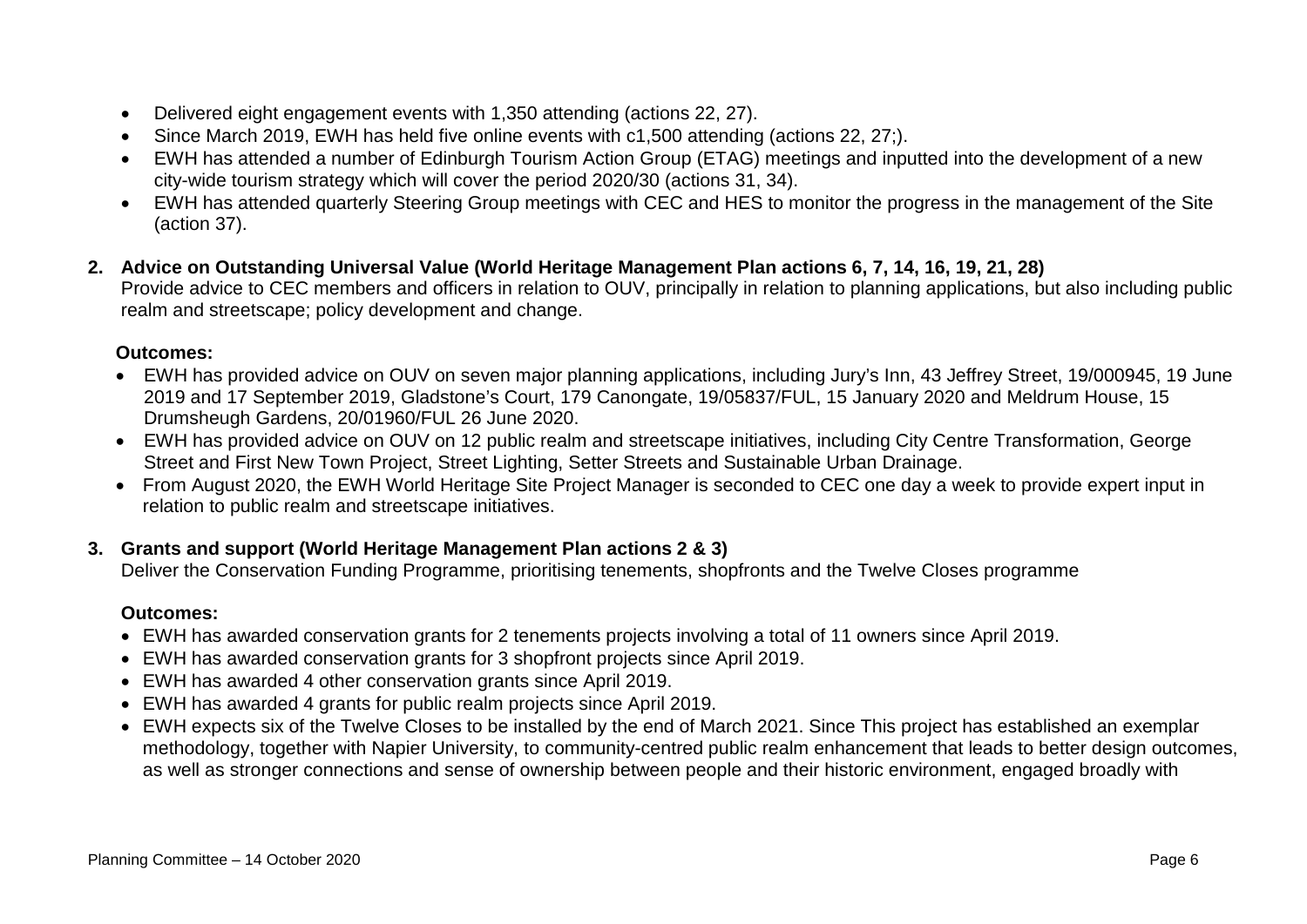stakeholders including City of Literature, and demonstrated that good design can change perceptions and improve antisocial behaviour through lighting, high quality installations and creative links to interpretive themes.

#### **4. Maintenance (World Heritage Management Plan action 1)**

- Provide support to owners and communities on maintenance issues.
- Provide educational events and materials.
- Deliver training events.

#### **Outcomes:**

- In partnership with HES and Edinburgh Adapts, EWH published a Guide to Building Maintenance in a Changing Climate in August 2019 (2,000 print copies made). This received coverage from major news outlets including the BBC and The Herald. It reached 757 page views on EWH website between launching in August 2019 and March 2020 (average time spent on the page is 4 minutes and 44 seconds) and is hosted on 3 different websites (EWH, HES and Adaption Scotland).
- 86 queries from 73 individuals to EWH's maintenance advice service logged from July 2019 March 2020.
- 25,309 Twitter users reached during Maintenance Week 2019 awareness-raising campaign.

#### **5. Traditional skills (World Heritage Management Plan actions 20, 22)**

Promote and create opportunities to support traditional skills, employability and events

#### **Outcomes:**

- 154 traditional tradespeople have been employed across Conservation Funding Programme funded tenement projects, this included stonemasons, slaters, leadworkers, plasterers and painters.
- A number of apprentices have worked on our grant-aided projects.
- Over 186 attended the Traditional Building Festival in August 2019, a joint initiative with the Traditional Building Forum and other partners.

### **6. Energy efficiency (World Heritage Management Plan action 11)**

Continue to work with CEC to deliver Scotland's Energy Efficiency Programme (SEEP) at the Sir Basil Spence Canongate Housing Development (funded separately via SEEP).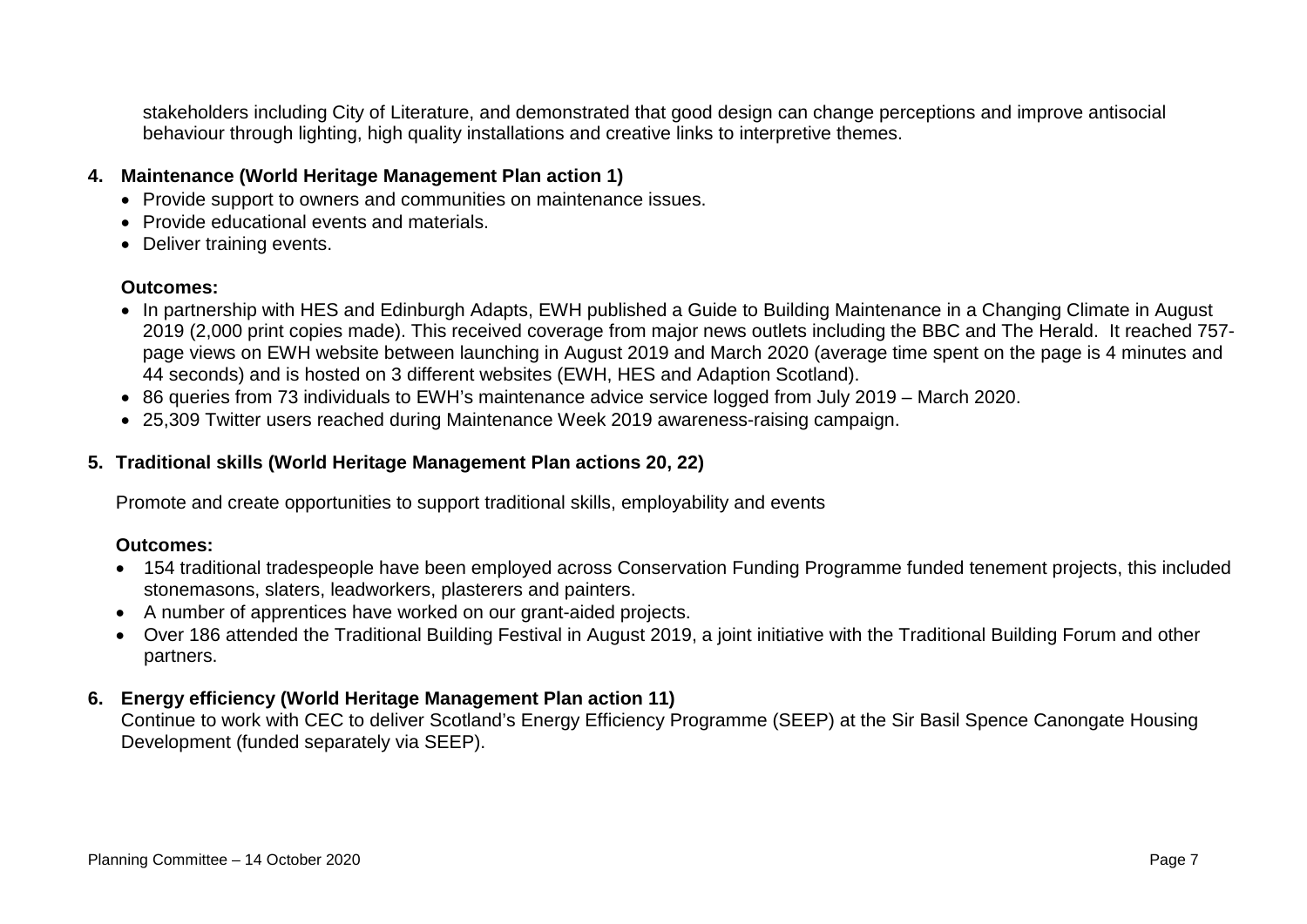#### **Outcomes:**

The Sir Basil Spence Canongate Housing Development is expected to be completed in early 2021. Since the start of the project in December 2017, EWH has:

- Engaged with 51 owners and tenants, holding 22 meetings and two2 training events.
- Met with 18 other organisations and partners including CEC.
- Entered into contract with 43 individual companies including specialists in energy efficiency, concrete repairs and surveyors.
- Disseminated information at 28 separate events.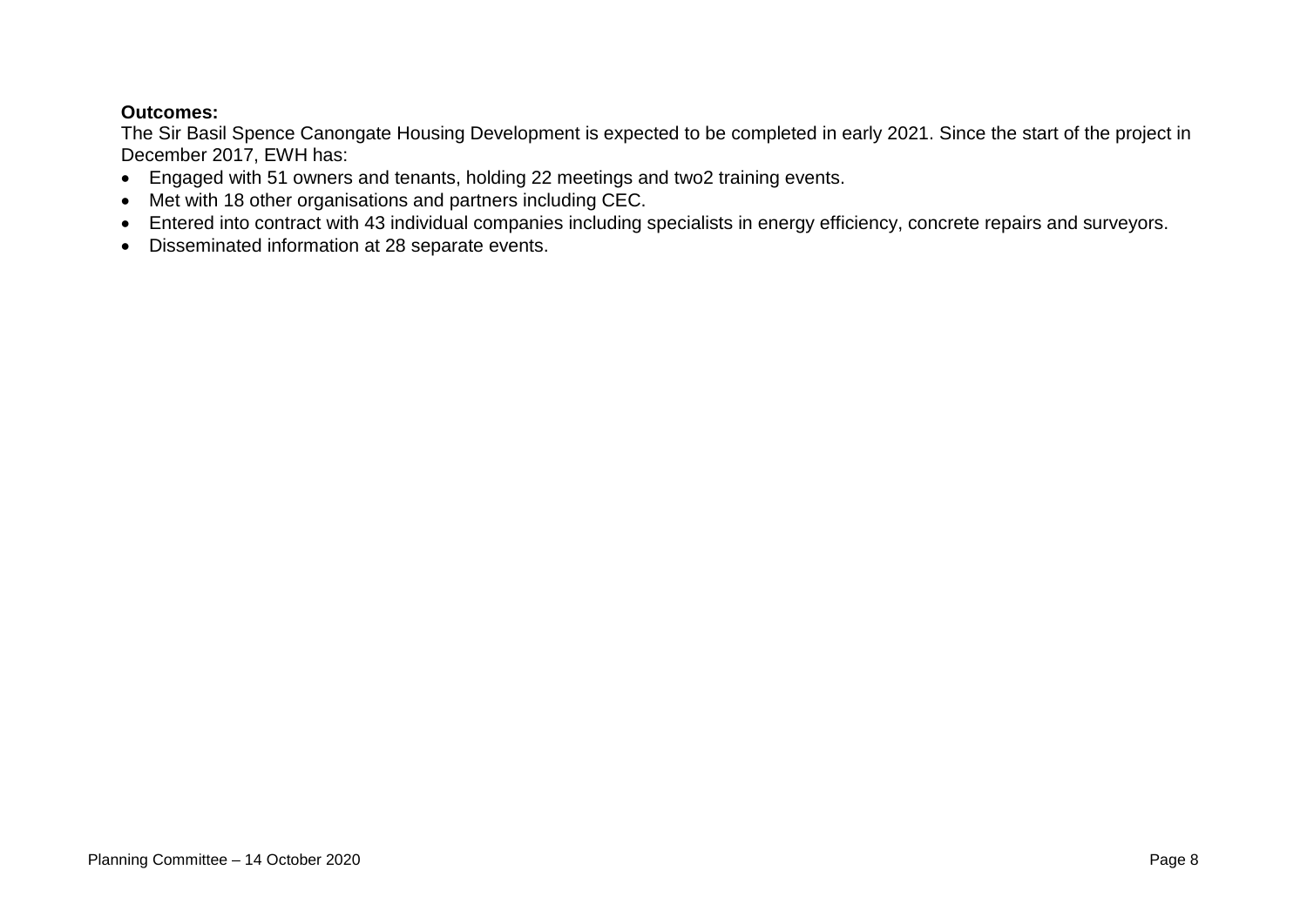#### **Edinburgh and Lothians Greenspace Trust Activities 2019/20**

Edinburgh and Lothians Greenspace Trust (ELGT) works to improve the quality of life for communities, through practical environmental projects. They deliver a project programme designed to benefit people, wildlife, landscape and heritage and to help re-connect people with their natural environment.

Over the past year, ELGT has delivered the largest project programme yet worth nearly £1.4m. Through the Thriving Greenspace Initiative, ELGT have been engaged with the management and improvement of greenspaces within Edinburgh. They helped deliver on the Biodiversity Action Plan and the Edinburgh Living Landscape Initiative which included the creation of a Living Landscape Park at Little France. The Trust also delivered on the Greenspace Health and Strategic Framework on the NHS estates at Royal Infirmary of Edinburgh and Royal Edinburgh Hospital to improve the access to local greenspaces ensuring it supports biodiversity. They engaged with the Pentland Hills Regional Park including the production of a management plan for the 'T' woods in Swanston. Through the strategic Lothian and Fife Green Network Partnership they worked on the development of projects for the Central Scotland Green Network with Scottish Forestry and Scottish Natural Heritage (now Nature Scot). Through Tree Time they raised £32,152 and have been involved with the development of the Million Tree City Initiative.

The following provides further detail of activity over the last 12 months under the funding agreement and each is referenced back to the ELGT Strategy 2019 -24 Community benefits delivered in 2019/20 include

#### **1. Increase community engagement to highlight the importance of greenspaces**

This year ELGT have developed landscape project proposals in three areas that are deficiency in quality greenspace. The work involved running four consultation sessions with local stakeholders which included businesses, residents and local organisations which were used to develop funding proposals to enable the vision to be delivered. These include:

- Conference Square in the city centre business district;
- Coalie Park in Leith; and
- West Pilton Park.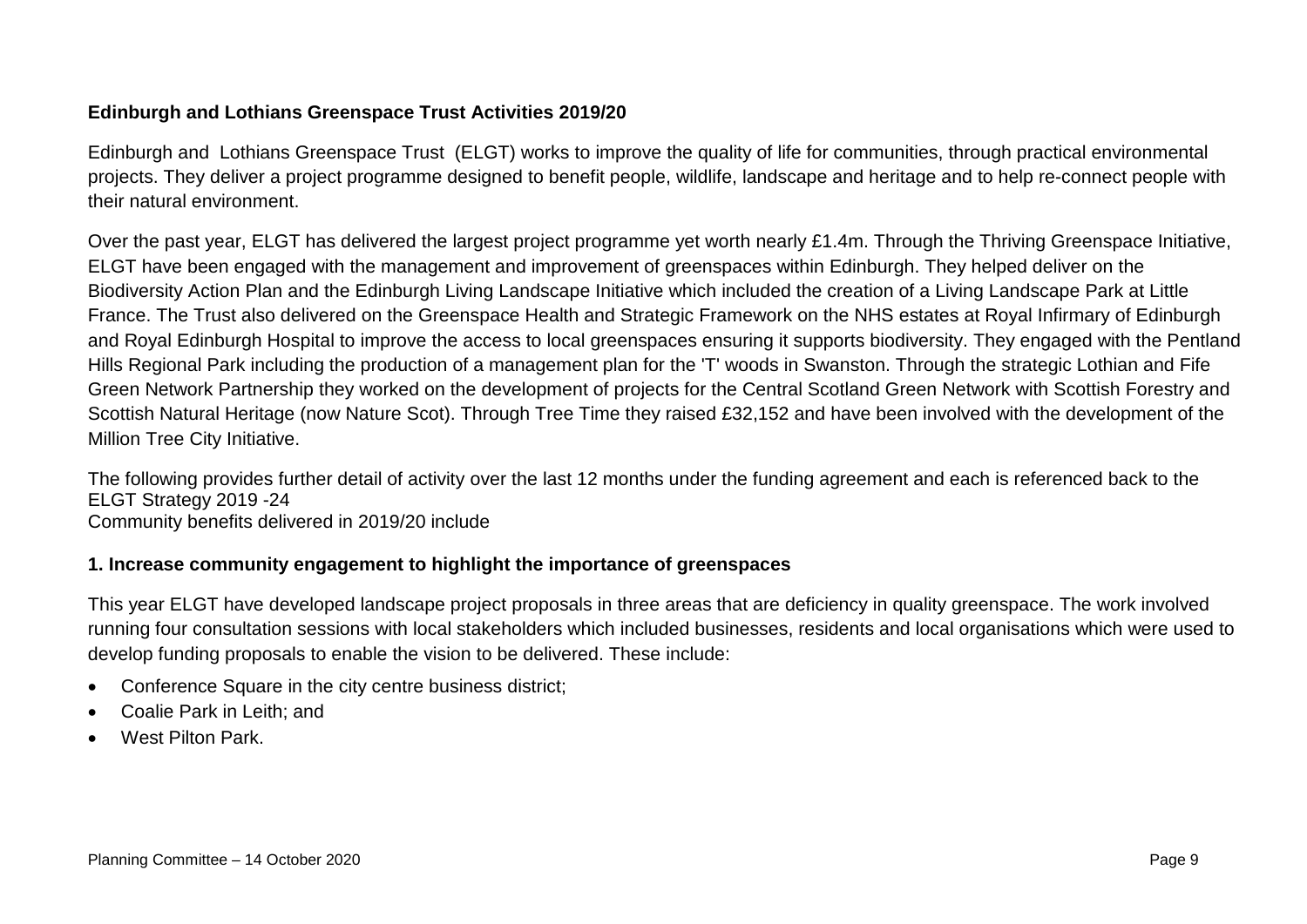#### **Community events**

- Delivered 61 events for 2,012 local people in Craigmillar Castle Park, Hailes Quarry Park, West Pilton Park and Burdiehouse Burn Valley Park.
- Community development activities in Dumbiedykes, South Edinburgh, Wester Hailes, West Pilton, Craigmillar and Leith and were involved in facilitation of the place standard tool in Oxgangs.

#### **2. Create, enhance and improve access to quality greenspaces for people and wildlife**

The Trust have delivered biodiversity improvements at:

- Little France Park through the creation of 6.8 hectares of wildflower meadow, planted 600m of hedging, 502 new trees and created two bee banks.
- Tree Time 43 new street trees planted.
- Campbell Park 30 fruit trees planted as part of community orchard funded through public donations.
- Craigmillar Castle Park 30 new trees planted.
- Bonaly Country Park 400 tree samplings planted.
- Friends of Parks supported 10 groups to help improve local greenspaces through 57 conservation and environmental enhancement sessions with 763 volunteers which involved planting over 6,800 bulbs.
- WIAT (Woodland In and Around Town) capital improvements project in Craigmillar Castle Park.

#### **Improved access to greenspaces through:**

- Strategic Active Travel developed designs for a route at Huntershall Park.
- Active Travel Paths created and upgraded 2.8km of at Craigmillar Castle Park and Hailes Quarry Park.
- Improved navigation 5,000 Little France Park Innertube Maps produced.
- Management Plans improvements for Clermiston and Craigmillar Castle Parks.
- New Allotment Plots 77 created at Letham and Balbernie Gardens.
- Play Parks upgraded at Leith Links, Henderson Gardens and West Pilton Park.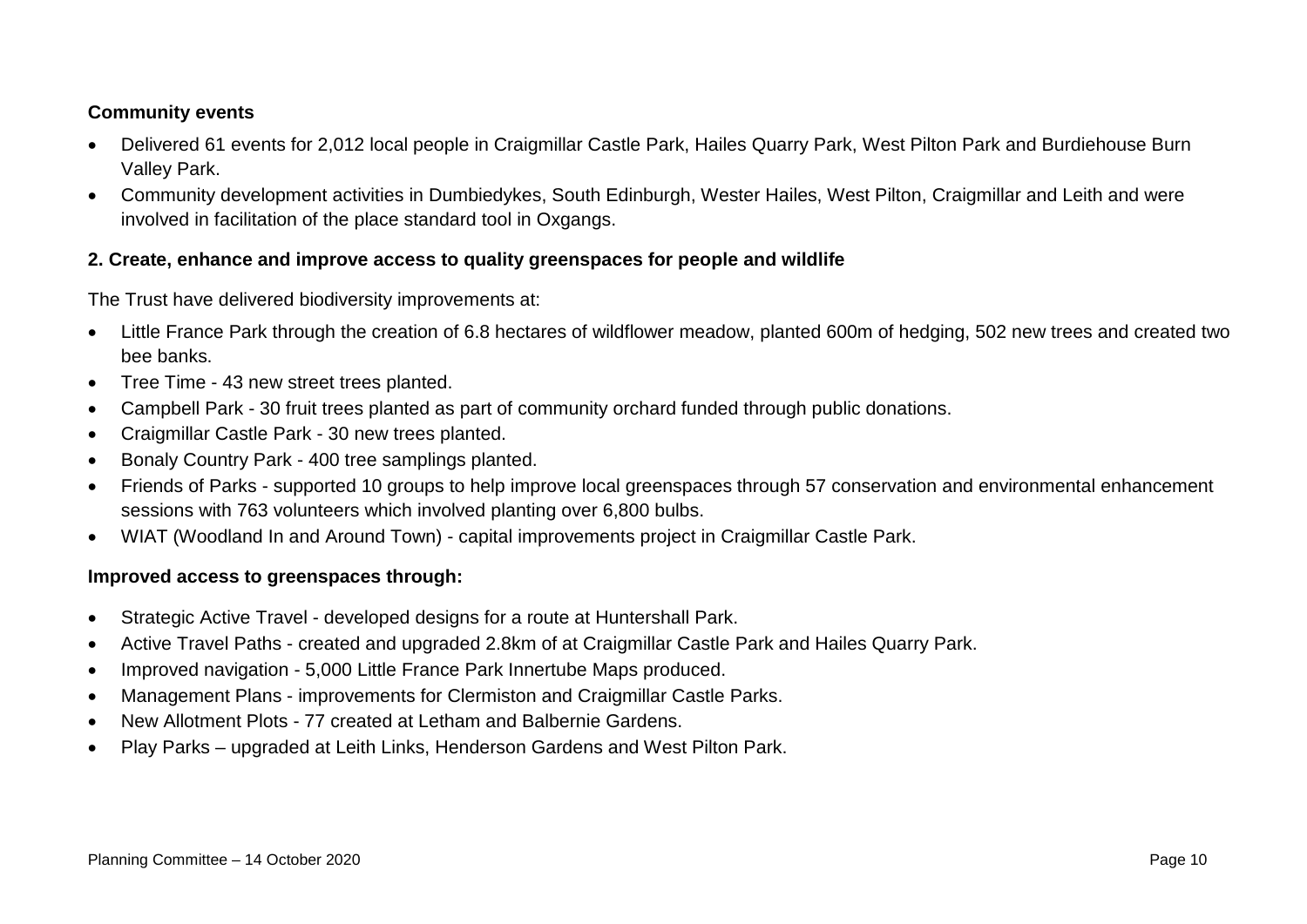#### **3. Improve physical and mental health through the use of greenspace**

Physical Activity Sessions - 180 undertaken including:

- Nature Walks in South Edinburgh with 1,296 attendees to help them be more active through increased use of their local greenspaces.
- Woodland Activities 43 delivered to help improve the mental health of 92 participants.
- Bike club 10 sessions ran for 9-12-year olds at Burdiehouse Burn Valley Park to encourage greater use of active travel.
- Outdoor Learning Sessions ran 76 with 200 pupils .
- Upskilling Programme 12-week for 12 young people who achieved the Saltire Award.

#### **4. Edinburgh and Lothians Greenspace Trust Communications report for 2019/20**

ELGT social media presence highlights activities of members of the team, sharing their experience to generate positive feedback. As well a newsletter ELGT engage with the public daily through Twitter and Facebook.

- Twitter 538 posts which had 527.4k impressions, 11,626 profile visits, 930 mentions and 375 new followers.
- Facebook total of 1,041 posts with 388,094 reaches and 53,270 engagements.

The Planning Service also funds the following organisations to support the delivery of a robust and inclusive planning system in the city:

**Cockburn Association** (£6,000) manages the Civic Forum on behalf of the planning service, as well as delivering Doors Open Day.

**Planning Aid for Scotland (PAS)** (£4,250) works with the planning service to support engagement, consultation and training in relation of the planning process making it more accessible to all.

**Edinburgh Access Panel** (£630) works with the planning service to deliver improved access for disabled people to buildings, transport, streetscape and services in Edinburgh.

**The Wildlife Information Centre (TWIC)** (£4,621) provides digitised ecological data, supports the identification, assessment and review of the designation of Local Biodiversity Sites required for the Local Plan process. In addition, they support the Edinburgh Biodiversity Partnership.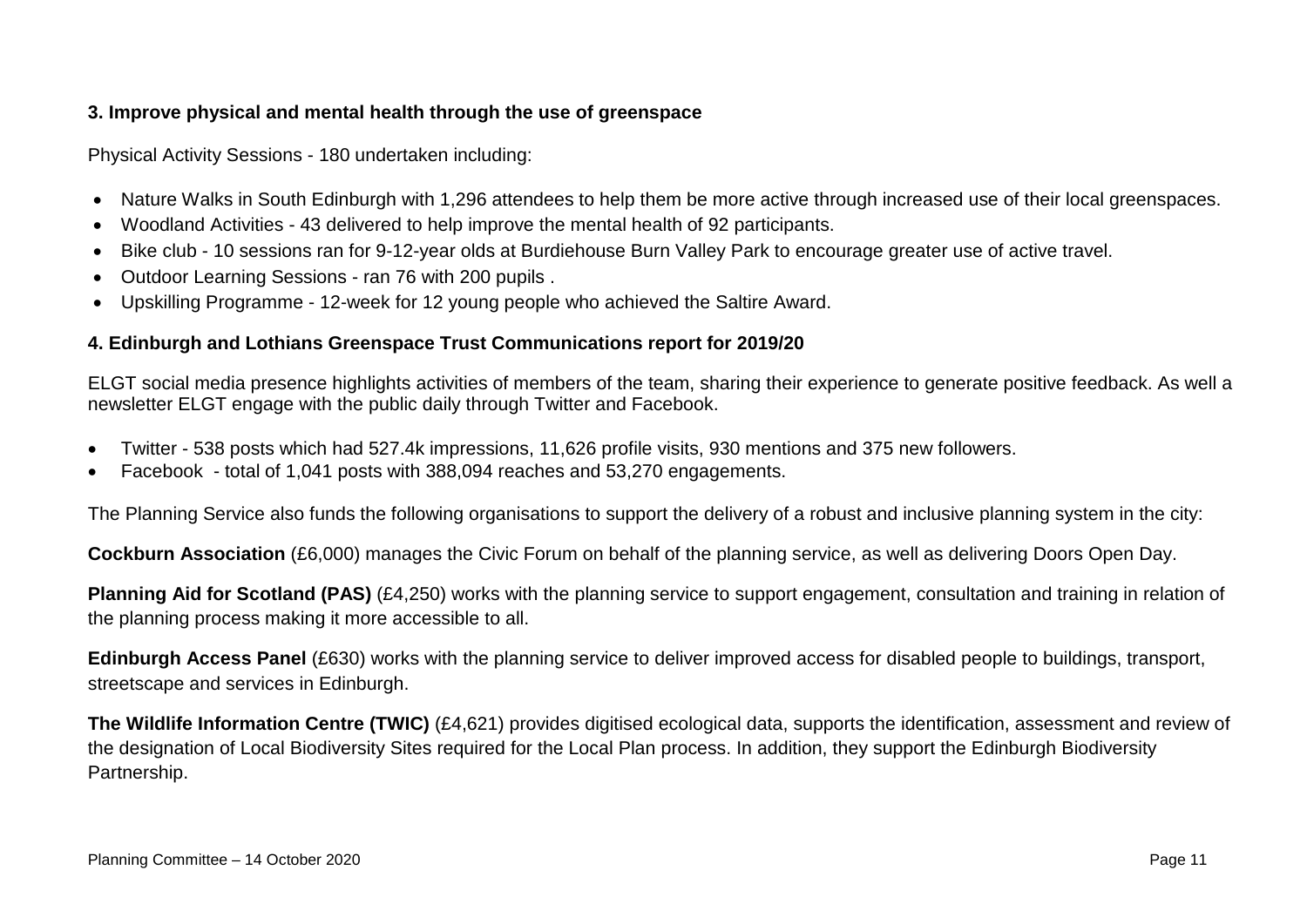#### **APPENDIX 2 – Update on Scottish Government Appeal decisions**

#### **Scottish Government Appeal Decisions (1 January 2020 – 31 March 2020)**

In Quarter 4, there were 21 appeal decisions issued by the DPEA on applications refused by the City of Edinburgh Council. Of these 16 were dismissed and five were allowed. There were two applications which Committee refused contrary to officer recommendation. One was allowed on appeal.

| Case<br><b>Reference</b> | <b>Case Type</b>                                          | <b>Site Address</b>                      | <b>Decision</b><br>Type | Date<br><b>Decision</b><br>Issued | <b>Committee or Delegated</b><br>decision?<br><b>Contrary to officer</b><br>recommendation<br>(Yes/No/Not applicable) | Costs sought by<br>appellant?<br><b>Costs awarded?</b> |
|--------------------------|-----------------------------------------------------------|------------------------------------------|-------------------------|-----------------------------------|-----------------------------------------------------------------------------------------------------------------------|--------------------------------------------------------|
| ENA-230-2179             | Enforcement<br>Notice Appeal                              | Flat 5, 46 North<br><b>Castle Street</b> | Appeal<br>dismissed     | 26/03/2020                        | Delegated<br>N/A                                                                                                      | N/A<br>N/A                                             |
| <b>CLUD-230-</b><br>2015 | Certificate of<br>Lawful Use and<br>Development<br>Appeal | 59 Gardiner Road                         | Appeal<br>allowed       | 24/03/2020 N/A                    | Delegated                                                                                                             | N <sub>o</sub><br>N/A                                  |
| CLUD-230-<br>2013        | Certificate of<br>Lawful Use and<br>Development<br>Appeal | 27 Mortonhall Park<br>Avenue             | Appeal<br>dismissed     | 12/03/2020 N/A                    | Delegated                                                                                                             | N/A<br>N/A                                             |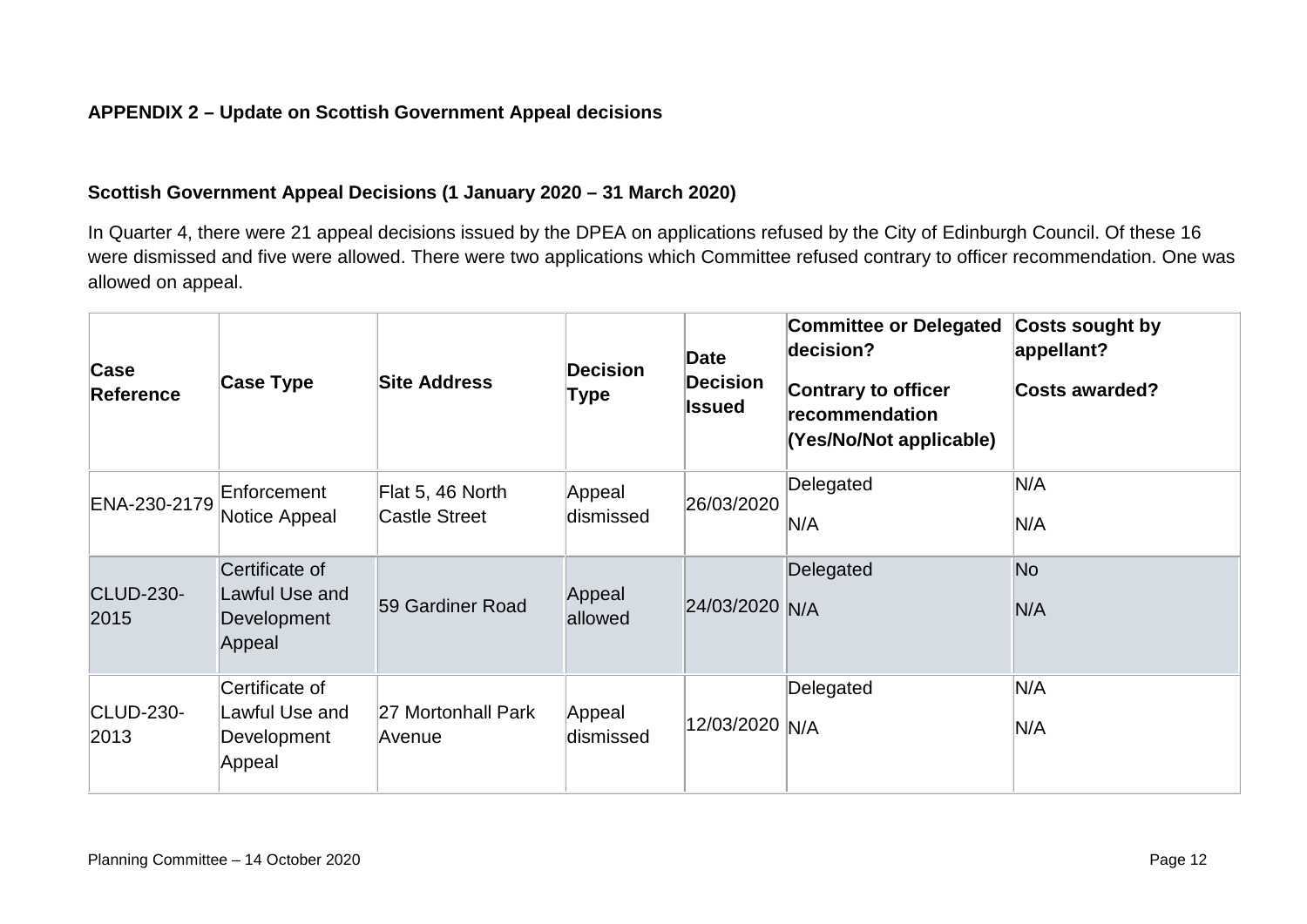| Case<br><b>Reference</b> | <b>Case Type</b>                                | <b>Site Address</b>                     | <b>Decision</b><br>Type | Date<br><b>Decision</b><br><b>Issued</b> | <b>Committee or Delegated</b><br>decision?<br><b>Contrary to officer</b><br>recommendation<br>(Yes/No/Not applicable) | Costs sought by<br>appellant?<br><b>Costs awarded?</b> |
|--------------------------|-------------------------------------------------|-----------------------------------------|-------------------------|------------------------------------------|-----------------------------------------------------------------------------------------------------------------------|--------------------------------------------------------|
| LBA-230-2189             | <b>Listed Building</b><br><b>Consent Appeal</b> | 11 Eyre Place                           | Appeal<br>dismissed     | 25/03/2020                               | Delegated<br>N/A                                                                                                      | N/A<br>N/A                                             |
| ENA-230-2175             | Enforcement<br>Notice Appeal                    | Flat 5, 10 Western<br>Harbour           | Appeal<br>dismissed     | 12/03/2020                               | Delegated<br>N/A                                                                                                      | N/A<br>N/A                                             |
| PPA-230-2298 Permission  | Planning<br>Appeal                              | 543 Gorgie Road                         | Appeal<br>allowed       | 11/03/2020                               | Committee<br><b>No</b>                                                                                                | N <sub>o</sub><br>N/A                                  |
| ENA-230-2174             | Enforcement<br>Notice Appeal                    | 1F4, 17 Dalgety<br>Street               | Appeal<br>dismissed     | 03/03/2020                               | Delegated<br>No.                                                                                                      | N/A<br>N/A                                             |
| PPA-230-2297 Permission  | Planning<br>Appeal                              | 60 Glenbrook Road<br>[land 30m west of] | Appeal<br>dismissed     | 19/02/2020                               | Committee<br>No                                                                                                       | N/A<br>N/A                                             |
| LBA-230-2188             | <b>Listed Building</b><br><b>Consent Appeal</b> | Flat 6, 14 York Place                   | Appeal<br>allowed       | 17/02/2020                               | Delegated<br>N/A                                                                                                      | N/A<br>N/A                                             |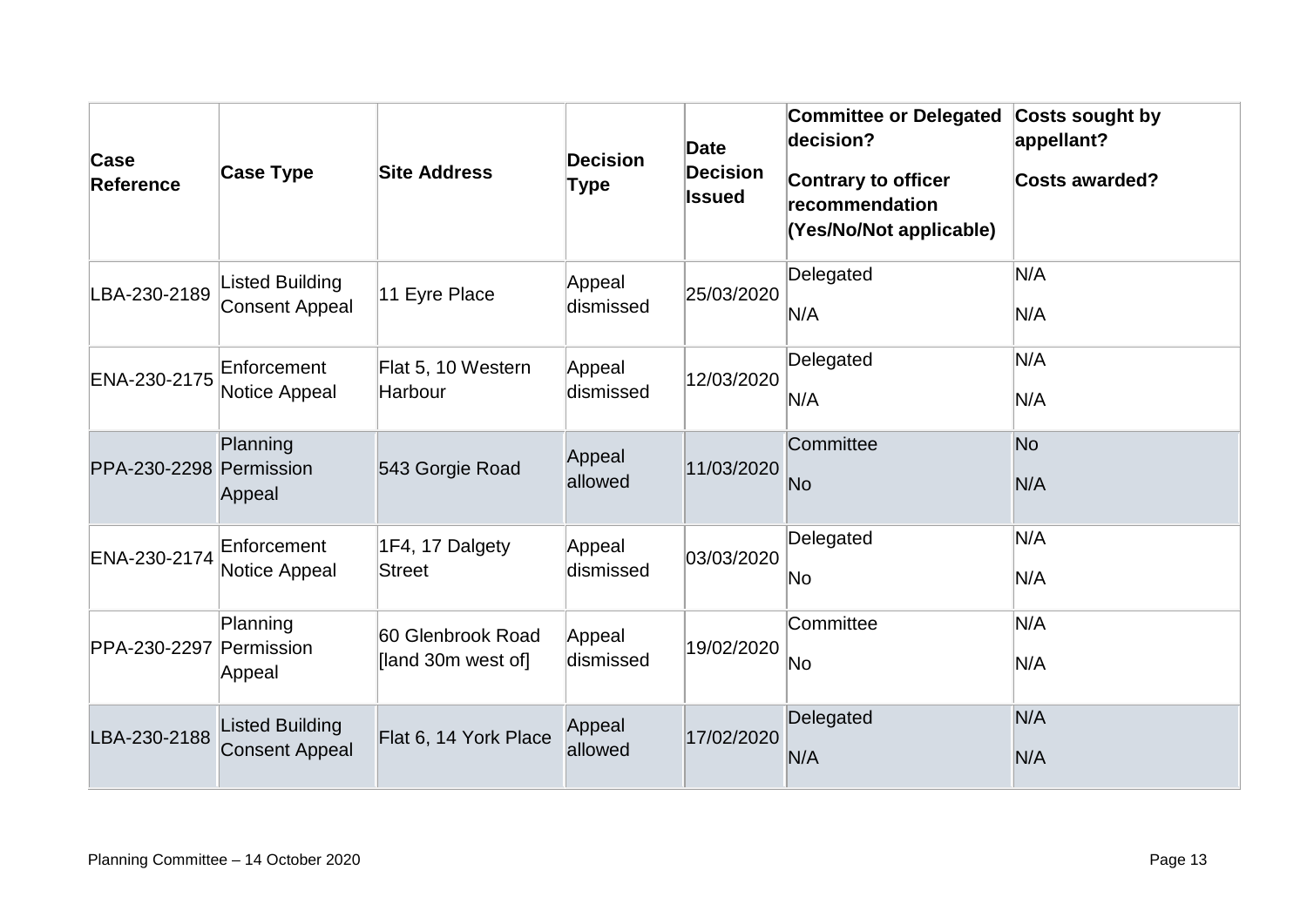| Case<br>Reference        | <b>Case Type</b>                                          | <b>Site Address</b>                                        | <b>Decision</b><br>Type | <b>Date</b><br><b>Decision</b><br><b>Issued</b> | <b>Committee or Delegated</b><br>decision?<br><b>Contrary to officer</b><br>recommendation<br>(Yes/No/Not applicable) | Costs sought by<br>appellant?<br><b>Costs awarded?</b> |
|--------------------------|-----------------------------------------------------------|------------------------------------------------------------|-------------------------|-------------------------------------------------|-----------------------------------------------------------------------------------------------------------------------|--------------------------------------------------------|
| ENA-230-2172             | Enforcement<br>Notice Appeal                              | Flat 2, 11 Oxford<br>Terrace                               | Appeal<br>dismissed     | 21/02/2020                                      | Delegated<br>N/A                                                                                                      | N/A<br>N/A                                             |
| ENA-230-2171             | Enforcement<br>Notice Appeal                              | PF1, 65 Prince<br><b>Regent Street</b>                     | Appeal<br>dismissed     | 13/02/2020                                      | Delegated<br>N/A                                                                                                      | N/A<br>N/A                                             |
| <b>CLUD-230-</b><br>2012 | Certificate of<br>Lawful Use and<br>Development<br>Appeal | Port Edgar Marina,<br>Shore Road                           | Appeal<br>dismissed     | 05/02/2020 N/A                                  | Delegated                                                                                                             | N/A<br>N/A                                             |
| ADA-230-2044             | Advertisement<br><b>Consent Appeal</b>                    | Land West of Norton<br>Farm Junction of A8<br>Glasgow Road | Appeal<br>dismissed     | 30/01/2020                                      | Delegated<br>N/A                                                                                                      | N/A<br>N/A                                             |
| ENA-230-2169             | Enforcement<br>Notice Appeal                              | 148/2 Albert Street                                        | Appeal<br>dismissed     | 22/01/2020                                      | Delegated<br>N/A                                                                                                      | N/A<br>N/A                                             |
| ENA-230-2170             | Enforcement<br>Notice Appeal                              | 13/2 Balfour Street                                        | Appeal<br>dismissed     | 22/01/2020                                      | Delegated<br>N/A                                                                                                      | N/A<br>N/A                                             |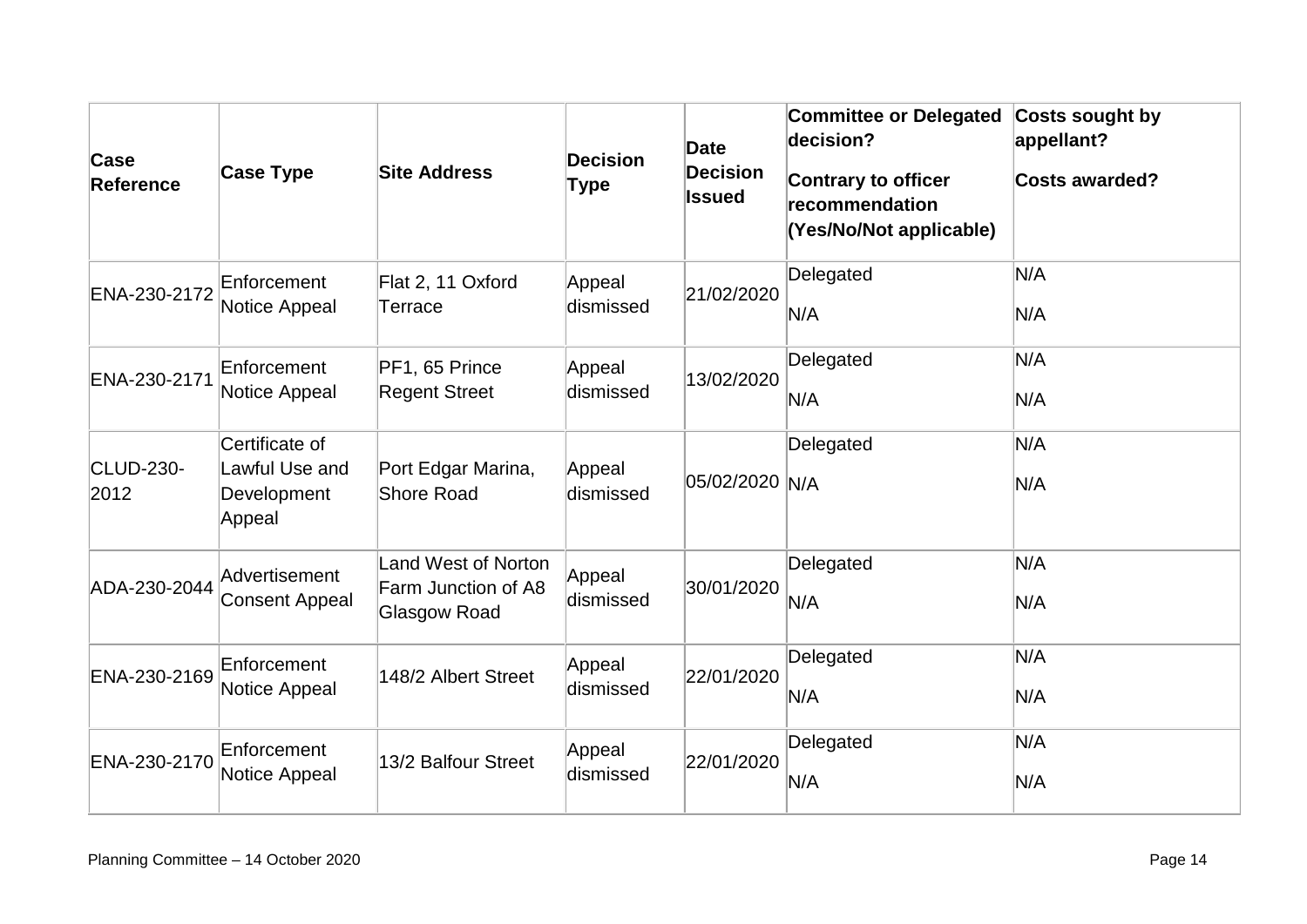| Case<br><b>Reference</b> | <b>Case Type</b>                 | <b>Site Address</b>                                                                                | <b>Decision</b><br>Type | <b>Date</b><br><b>Decision</b><br><b>Issued</b> | <b>Committee or Delegated</b><br>decision?<br><b>Contrary to officer</b><br>recommendation<br>(Yes/No/Not applicable) | Costs sought by<br>appellant?<br><b>Costs awarded?</b> |
|--------------------------|----------------------------------|----------------------------------------------------------------------------------------------------|-------------------------|-------------------------------------------------|-----------------------------------------------------------------------------------------------------------------------|--------------------------------------------------------|
| PPA-230-2290 Permission  | Planning<br>Appeal               | 9 Briery Bauks                                                                                     | Appeal<br>allowed       | 30/01/2020                                      | Committee<br><b>No</b>                                                                                                | N <sub>o</sub><br>N/A                                  |
| ENA-230-2168             | Enforcement<br>Notice Appeal     | Flat 9, 6 Succoth<br>Court                                                                         | Appeal<br>dismissed     | 16/01/2020                                      | Delegated<br>N/A                                                                                                      | N/A<br>N/A                                             |
| ENA-230-2167             | Enforcement<br>Notice Appeal     | Flat 4F3, 22<br><b>Haymarket Terrace</b>                                                           | Appeal<br>dismissed     | 21/01/2020                                      | Delegated<br>N/A                                                                                                      | N/A<br>N/A                                             |
| ENA-230-2163             | Enforcement<br>Notice Appeal     | <b>Baberton Loan</b><br>leading from Lanark<br>Road southwards to<br>the Water of Leith<br>walkway | Appeal<br>dismissed     | 10/01/2020                                      | Delegated<br>N/A                                                                                                      | N/A<br>N/A                                             |
| PPA-230-2287             | Planning<br>Permission<br>Appeal | 37 Corstorphine Road                                                                               | Appeal<br>dismissed     | 20/01/2020                                      | Committee<br>Yes                                                                                                      | N/A<br>N/A                                             |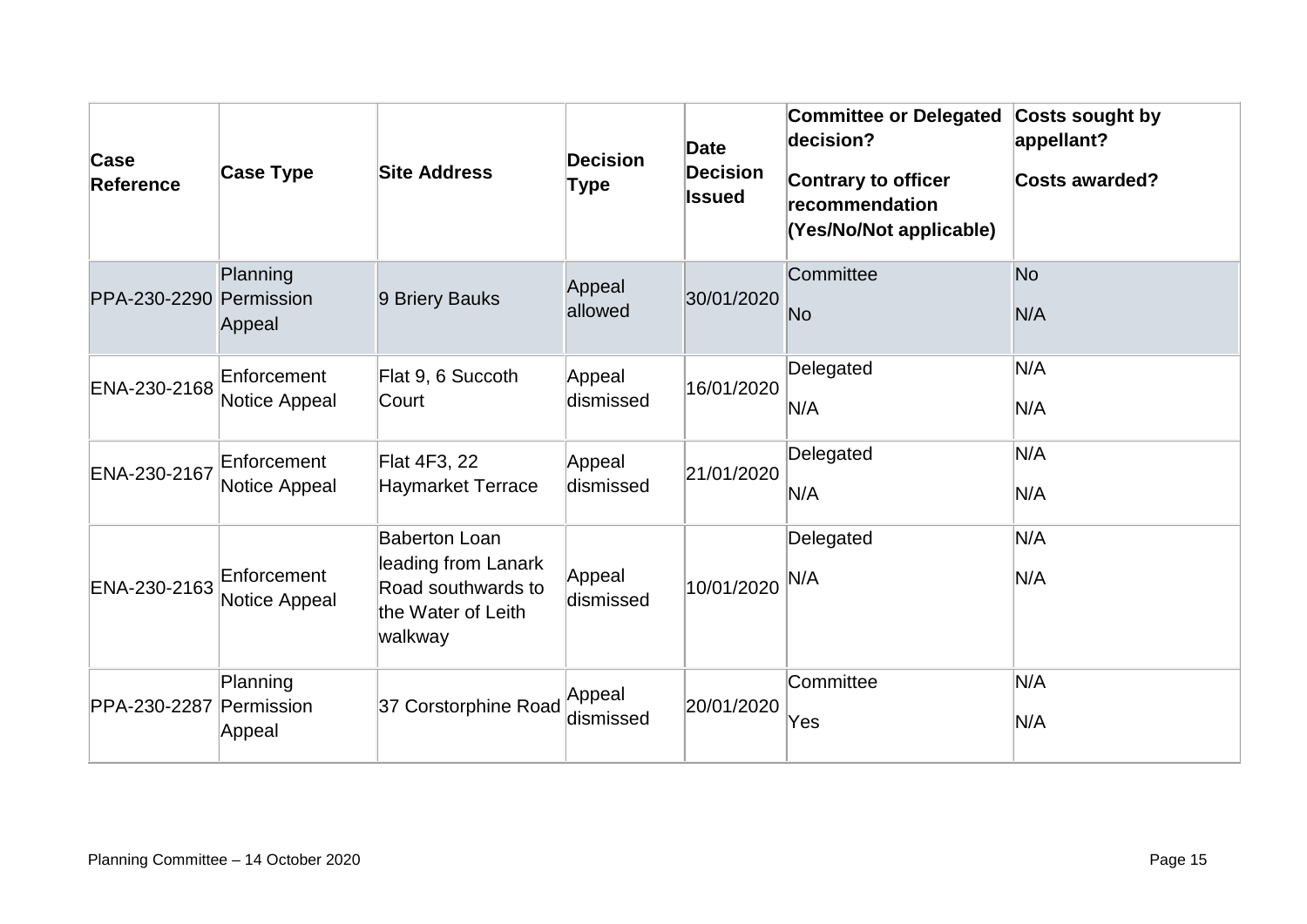| Case<br><b>Reference</b> | Case Type          | <b>Site Address</b>                            | <b>Decision</b><br>Type | Date<br><b>Decision</b><br>Issued | Committee or Delegated Costs sought by<br>decision?<br>Contrary to officer<br>recommendation<br>(Yes/No/Not applicable) | appellant?<br><b>Costs awarded?</b> |
|--------------------------|--------------------|------------------------------------------------|-------------------------|-----------------------------------|-------------------------------------------------------------------------------------------------------------------------|-------------------------------------|
| PPA-230-2282 Permission  | Planning<br>Appeal | 8 Bainfield Drive [land Appeal]<br>$34m$ SE of | allowed                 | 03/01/2020                        | Committee<br>Yes                                                                                                        | <b>No</b><br>N/A                    |

Further information on the five appeals that were allowed is set out below.

| Case                                                                                | <b>Proposal</b>                                                             | <b>Key Points from Reporters' Decision Notice</b>                                                                                                                                                                                                                                                                                                                                                                                                                                                                                                                                                                                                                 |
|-------------------------------------------------------------------------------------|-----------------------------------------------------------------------------|-------------------------------------------------------------------------------------------------------------------------------------------------------------------------------------------------------------------------------------------------------------------------------------------------------------------------------------------------------------------------------------------------------------------------------------------------------------------------------------------------------------------------------------------------------------------------------------------------------------------------------------------------------------------|
| Certificate of Lawful Use<br>(CLU) and Development<br>Appeal at 59 Gardiner<br>Road | The siting of a twin-<br>unit caravan for<br>incidental residential<br>use. | Siting of a twin-unit caravan for incidental residential use is lawful. No<br>$\bullet$<br>evidence of residential or commercial use.<br>Excavation/ groundworks may constitute development and require<br>$\bullet$<br>permission; however, this is not subject to the CLU.                                                                                                                                                                                                                                                                                                                                                                                      |
| <b>Planning Permission</b><br>Appeal at 543 Gorgie<br>Road                          | Erection of purpose-<br>built student<br>accommodation.                     | Complies with policy Hou 8 parts a and b with regards to public<br>$\bullet$<br>transport access to universities and concentration of students<br>The requirement within the non-statutory student housing guidance to<br>$\bullet$<br>provide 50% of the proposed development as non-student housing is<br>a significant policy requirement that does not appear in the plan and<br>goes beyond the provision of additional policy detail as set out under<br>Scottish Government Circular 6/2013: Development Planning.<br>Policy Hou 1 does not require that the site should be considered for<br>$\bullet$<br>housing before being considered for other uses. |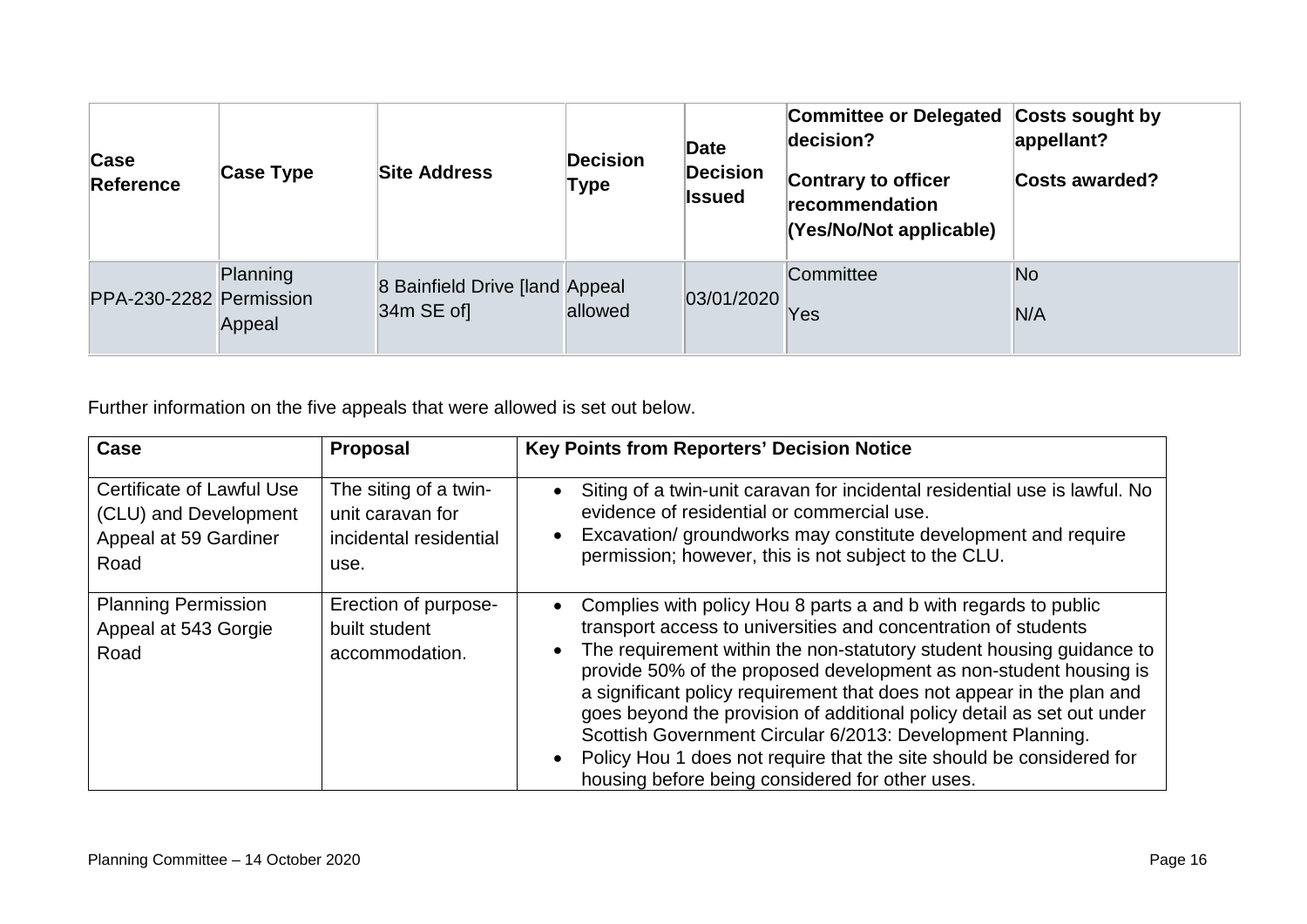| <b>Listed Building Consent</b><br>Appeal at Flat 6, 14 York<br>Place        | Replace existing<br>kitchen roof lights<br>with catslip dormer<br>with French windows<br>and small concealed<br>terrace; alter attic<br>store to living room<br>gallery; replace<br>existing rear roof<br>hatch and front<br>facing roof light with<br>new conservation<br>roof lights. | Complies with policy Emp 9 as it would not prejudice or inhibit the<br>$\bullet$<br>activities of any nearby employment uses.<br>Slight infringement on proximity to banks of Water of Leith.<br>$\bullet$<br>Other issues controlled by condition.<br>$\bullet$<br>The dormer proposed would be a relatively modest feature alongside<br>$\bullet$<br>both the existing bow fronted and slate hung dormer and the other<br>dormers on the surrounding buildings. The principal visual impact<br>would be to the rear overlooking the back-service alley and back<br>yard/parking area of the building<br>The proposals would preserve the special architectural or historic<br>$\bullet$<br>features of the building and would preserve the character and<br>appearance of the conservation area |
|-----------------------------------------------------------------------------|-----------------------------------------------------------------------------------------------------------------------------------------------------------------------------------------------------------------------------------------------------------------------------------------|---------------------------------------------------------------------------------------------------------------------------------------------------------------------------------------------------------------------------------------------------------------------------------------------------------------------------------------------------------------------------------------------------------------------------------------------------------------------------------------------------------------------------------------------------------------------------------------------------------------------------------------------------------------------------------------------------------------------------------------------------------------------------------------------------|
| <b>Planning Permission</b><br>Appeal at 9 Briery Bauks                      | Proposed change of<br>use from residential<br>to commercial short-<br>term residential lets.                                                                                                                                                                                            | The increased activity currently associated with short term letting is<br>$\bullet$<br>not likely to result in undue noise and disturbance detrimental to the<br>surrounding residents. Property has own entrance.<br>Street is relatively quiet compared to the city centre but it has a lively<br>$\bullet$<br>inner-city character with a constant background level of activity.<br>Increased activity would not in this instance have a noticeable impact<br>on the residential character of the area.<br>A condition was applied limiting the number of residents.<br>$\bullet$                                                                                                                                                                                                              |
| <b>Planning Permission</b><br>Appeal at land 34m SE of<br>8 Bainfield Drive | Moorings for boat<br>hotel accommodation<br>$(5$ boats).                                                                                                                                                                                                                                | Proposed hotel boats would be supported by the local development<br>$\bullet$<br>plan site CC3 development principles and by policy Emp 10 and<br>would comply with policies Des 1, Des 4, Des 5, Hou 7 and Des 6.<br>Scottish Canals consider the canal stretch is not suitable to launch<br>canoes and the aspiration of Boroughmuir High School to have clear                                                                                                                                                                                                                                                                                                                                                                                                                                  |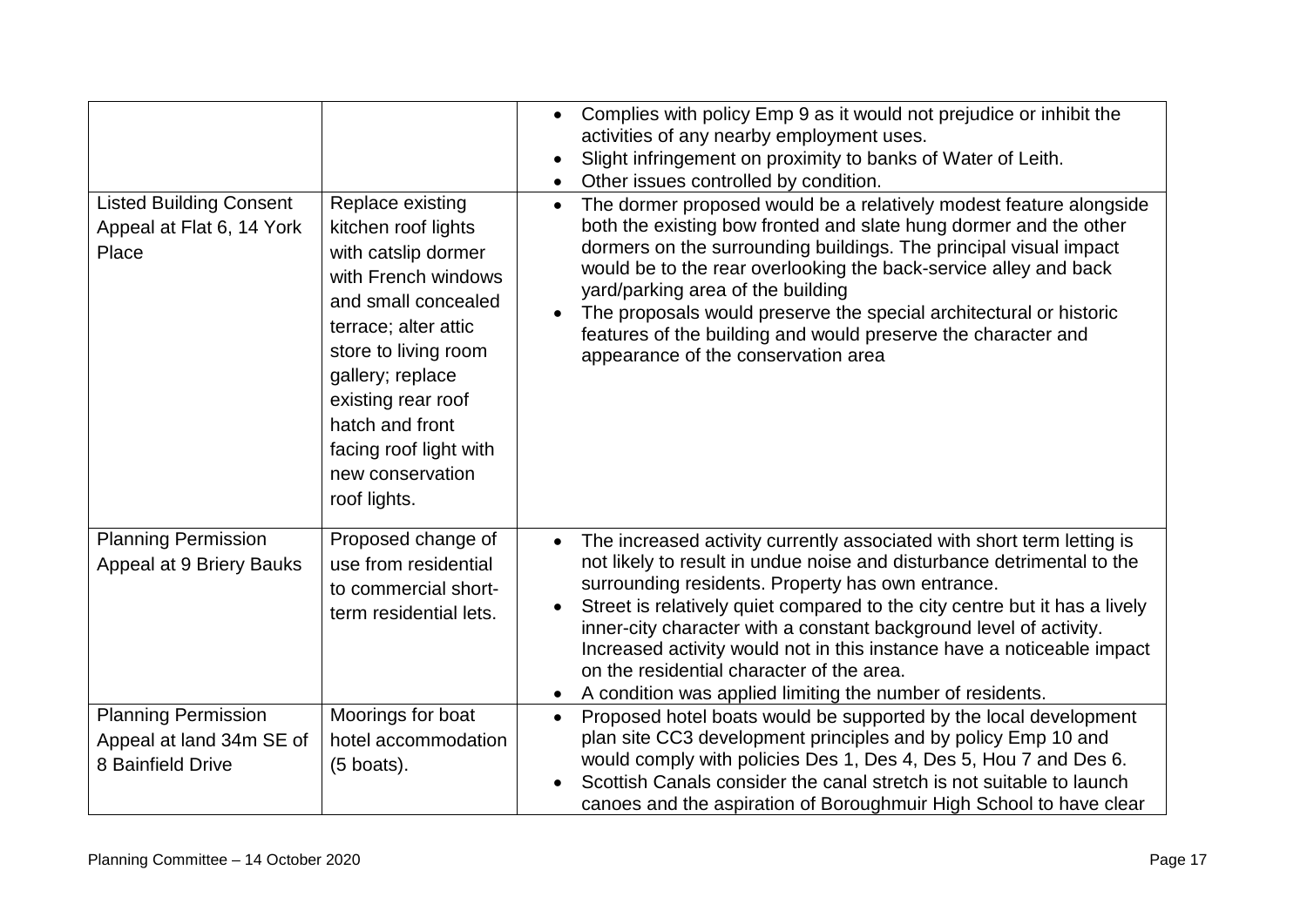|  | open access to the canal from the front of the school cannot be |
|--|-----------------------------------------------------------------|
|  | realised and cannot be a factor in preventing development here. |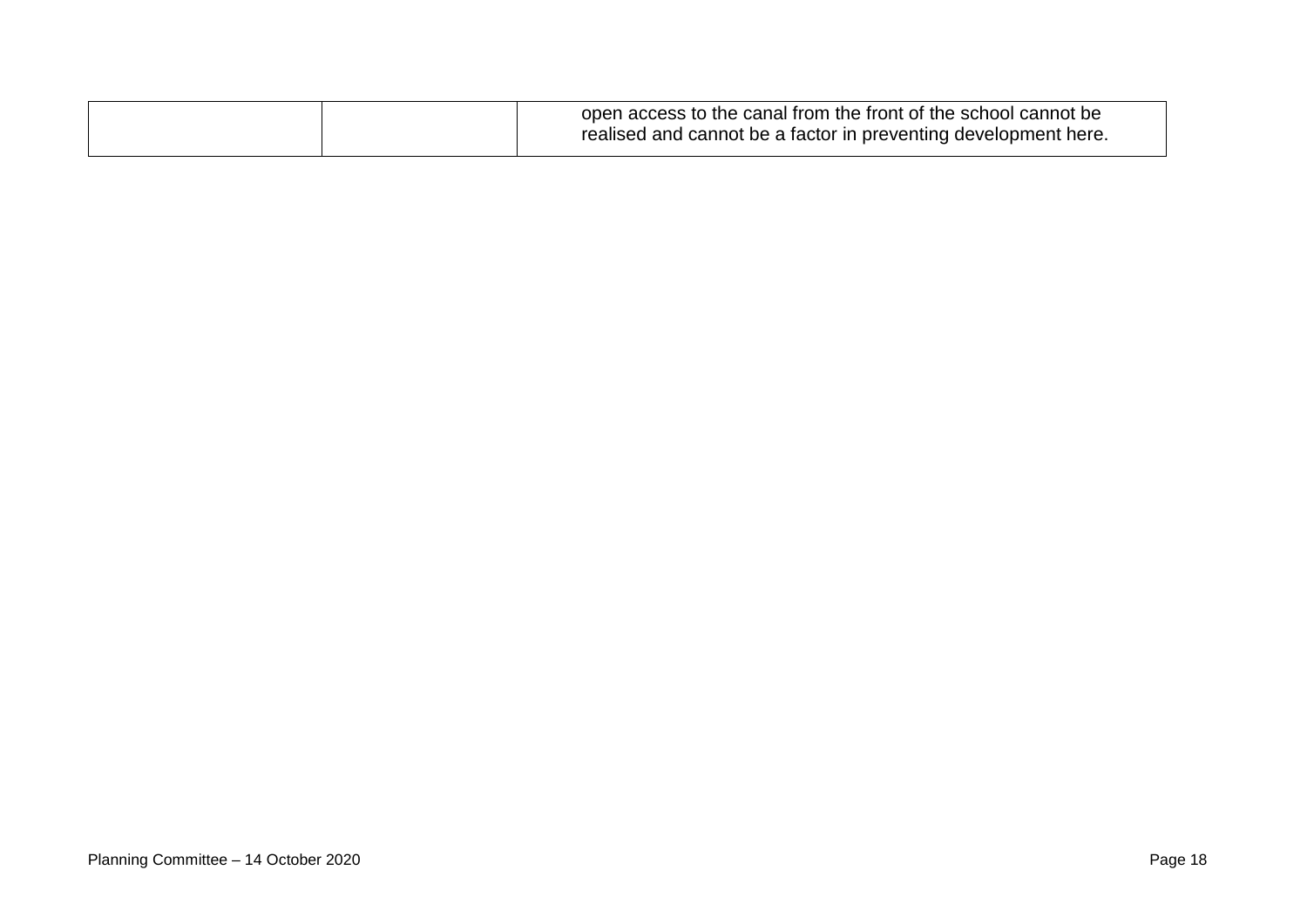### **Scottish Government Appeal Decisions (1 April 2020 – 30 June 2020)**

In Quarter 1, there were eight appeal decisions issued by the DPEA on applications refused by the City of Edinburgh Council. Of these, seven were dismissed and one was allowed. There was one application which Committee refused contrary to officer recommendation. This was dismissed on appeal.

| Case<br>Reference       | <b>Case Type</b>                                       | <b>Site Address</b>                               | <b>Decision</b><br>Type | Date<br><b>Decision</b><br>Issued | <b>Committee or Delegated</b><br>decision?<br><b>Contrary to officer</b><br>recommendation<br>(Yes/No/Not applicable) | Costs sought by<br>appellant?<br><b>Costs awarded?</b> |
|-------------------------|--------------------------------------------------------|---------------------------------------------------|-------------------------|-----------------------------------|-----------------------------------------------------------------------------------------------------------------------|--------------------------------------------------------|
| PPA-230-2302 Permission | Planning<br>Appeal                                     | 26 Baird Road, Ratho Appeal<br>[land 54m east of] | dismissed               | 17/04/2020                        | Committee<br>Yes                                                                                                      | N/A<br>N/A                                             |
| LBA-230-2190            | Listed Building<br><b>Consent Appeal</b>               | <b>11 Brunswick Street</b>                        | Appeal<br>dismissed     | 24/04/2020                        | Delegated<br>N/A                                                                                                      | N/A<br>N/A                                             |
| LBE-230-2046            | <b>Listed Building</b><br>Enforcement<br>Notice Appeal | 12A Union Street                                  | Appeal<br>dismissed     | 04/05/2020                        | Delegated<br>N/A                                                                                                      | N/A<br>N/A                                             |
| LBA-230-2191            | <b>Listed Building</b><br><b>Consent Appeal</b>        | 37 Manor Place                                    | Appeal<br>allowed       | 06/05/2020                        | Delegated<br>N/A                                                                                                      | N/A<br>N/A                                             |
| ENA-230-2190            | Enforcement<br>Notice Appeal                           | 24 Craiglockhart<br>Avenue                        | Appeal<br>dismissed     | 20/05/2020                        | Delegated                                                                                                             | N/A                                                    |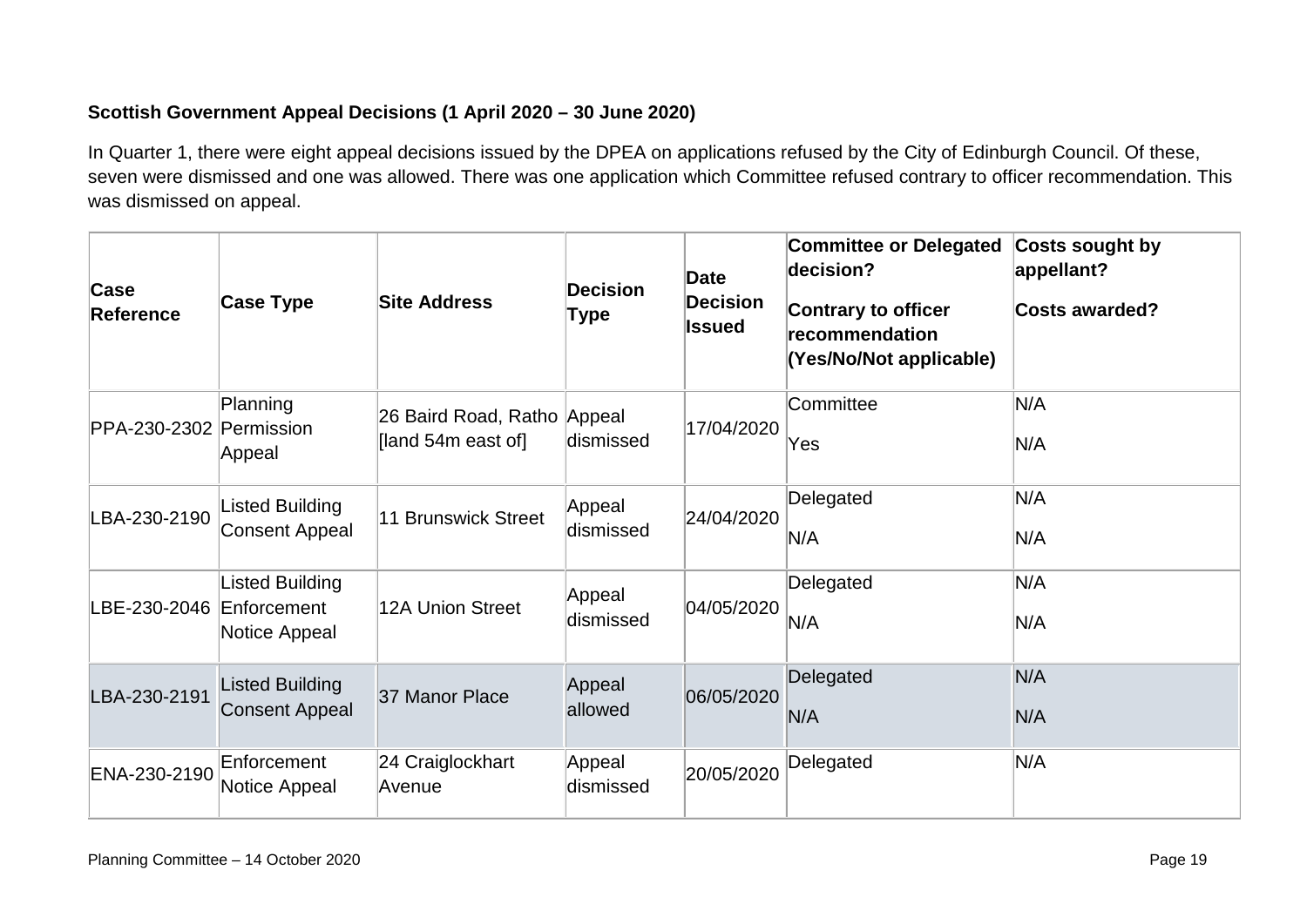| Case<br><b>Reference</b> | Case Type                                       | <b>Site Address</b>             | <b>Decision</b><br><b>Type</b> | Date<br><b>Decision</b><br><b>Issued</b> | <b>Committee or Delegated</b><br>decision?<br><b>Contrary to officer</b><br>recommendation<br>(Yes/No/Not applicable) | <b>Costs sought by</b><br>appellant?<br><b>Costs awarded?</b> |
|--------------------------|-------------------------------------------------|---------------------------------|--------------------------------|------------------------------------------|-----------------------------------------------------------------------------------------------------------------------|---------------------------------------------------------------|
|                          |                                                 |                                 |                                |                                          | N/A                                                                                                                   | N/A                                                           |
| LBE-230-2047             | Listed Building<br>Enforcement<br>Notice Appeal | 43-45 Salisbury Road            | Appeal<br>dismissed            | 01/06/2020                               | Delegated<br>N/A                                                                                                      | N/A<br>N/A                                                    |
| ENA-230-2177             | Enforcement<br>Notice Appeal                    | 1F1, 4 Drumdryan<br>Street      | Appeal<br>dismissed            | 03/06/2020                               | Delegated<br>N/A                                                                                                      | N/A<br>N/A                                                    |
| POA-230-2009 Planning    | <b>Obligation Appeal</b>                        | Castle Mills, 2<br>Gilmore Park | Appeal<br>dismissed            | 23/06/2020                               | Committee<br>No                                                                                                       | N/A<br>N/A                                                    |

Further information on the one appeal that was allowed is set out below.

| Case                                                       | <b>Proposal</b>                                                       | <b>Key Points from Reporters' Decision Notice</b>                                                                                                                                                                                                                                                                        |
|------------------------------------------------------------|-----------------------------------------------------------------------|--------------------------------------------------------------------------------------------------------------------------------------------------------------------------------------------------------------------------------------------------------------------------------------------------------------------------|
| <b>Listed Building Consent</b><br>Appeal at 37 Manor Place | Form doorway<br>between kitchen and<br>front room on ground<br>floor. | Adaption is to facilitate modern living requirements<br>$\bullet$<br>Alterations sympathetic and sensitive to historic building and minimise<br>$\bullet$<br>disruption to the appearance and character of the principal room,<br>noting doors would recreate the effect of a solid wall when closed as<br>they would be |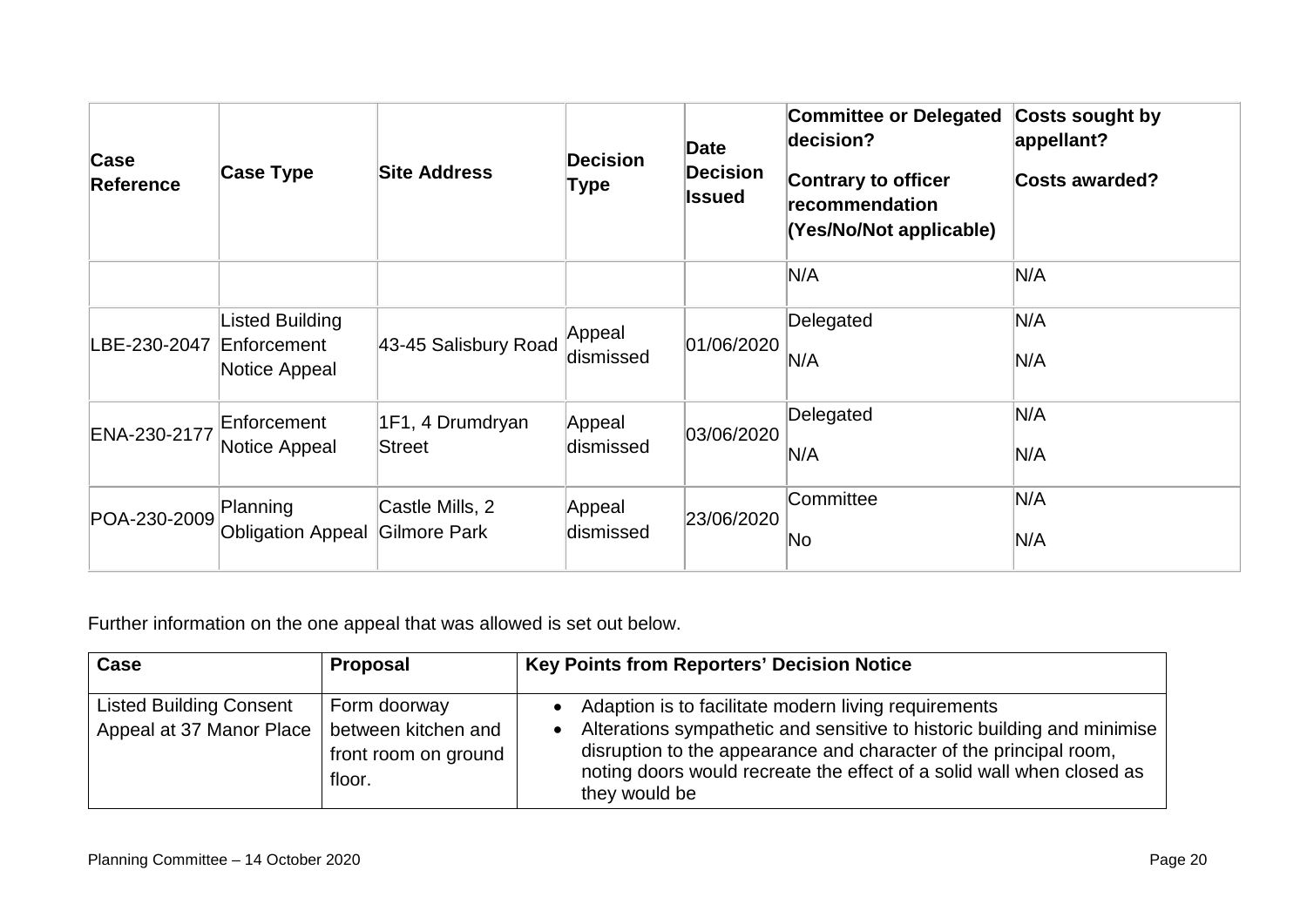| flush with and painted to match the colour of the adjacent nibs |
|-----------------------------------------------------------------|
| There would be no unnecessary loss or damage to historic fabric |
| Broadly consistent with HES and CEC guidance.                   |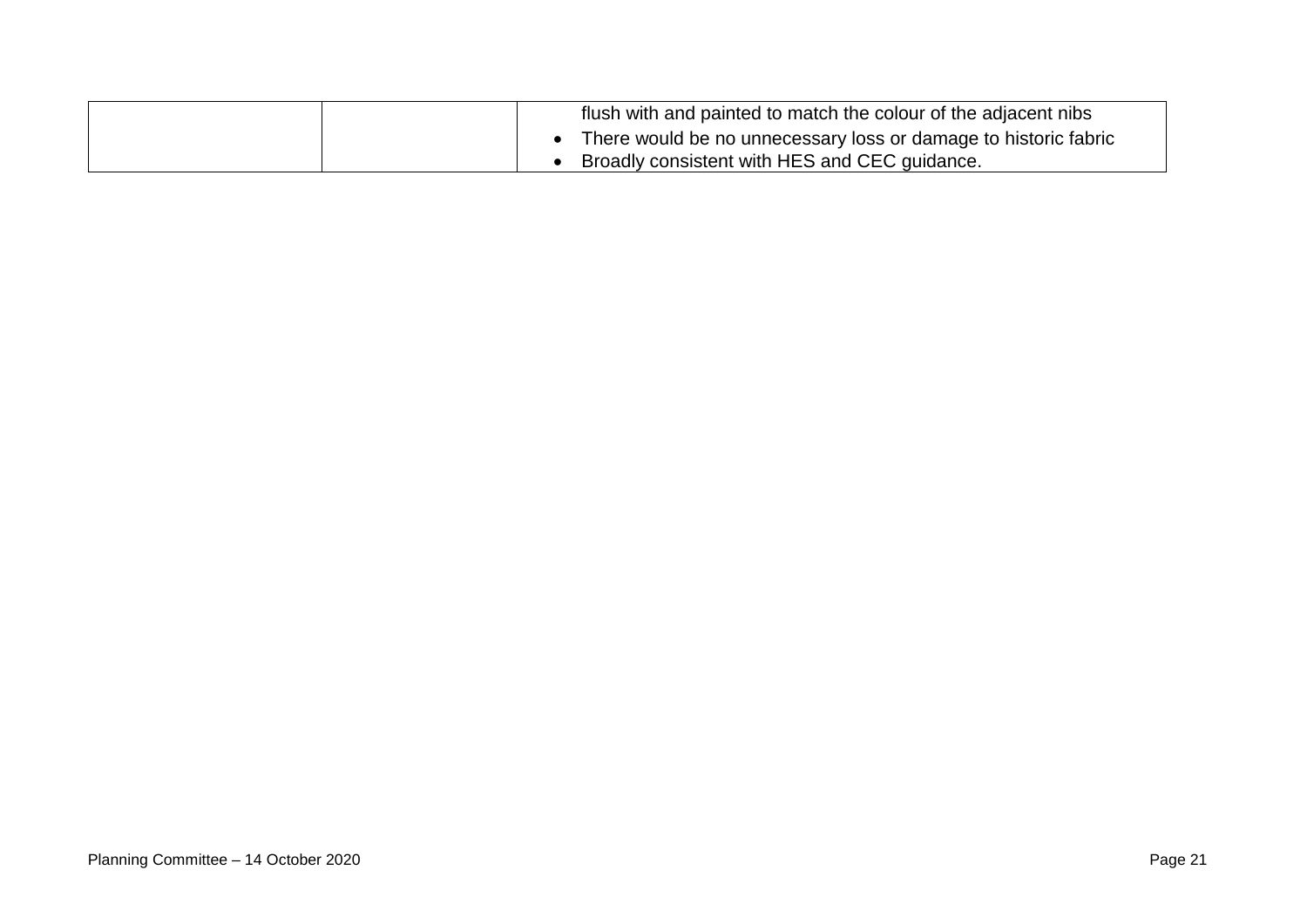## **Planning Time Performance Quarterly Bulletin Appendix 3 2020/21 Quarter 1**

## Major Developments

Average Decision Times (weeks) for applications without processing agreements or agreed extensions



| Sub $\vert$ 32 | $\vert$ 22                                        |  |  |
|----------------|---------------------------------------------------|--|--|
| $Det$ 25       | $\begin{array}{c} \text{1} \text{31} \end{array}$ |  |  |

#### Comments:

Major applications without a processing agreement/extension:

- Housing development at Burdiehouse, which required a legal agreement.
- Variation of a condition for a housing development at Belford Road, which was refused.

Major applications with a processing agreement/extension:

- Visitor attraction at the Forth Rail Bridge.
- Mixed use development at Dewar Place.
- Mixed use development at Morrison St.

## Local (Non-Householder)

Average Decision Times (weeks) for applications without processing agreements or agreed extensions



18/19 19/20 20/21 Q1 20/21 Q2 20/21 Q3 20/21 Q4

| Sub | 1181   1082   184 |  |  |
|-----|-------------------|--|--|
| Det | 1082   1000   187 |  |  |

## Householder

Average Decision Times (weeks)



18/19 19/20 20/21 Q1 20/21 Q2 20/21 Q3 20/21 Q4

| Sub        | 1631   1611   344 |  |  |  |
|------------|-------------------|--|--|--|
| <b>Det</b> | 1481   1543   362 |  |  |  |

#### Notes:

- Decision times are from validation to issuing of permission, which includes time for legal agreements to be concluded.
- [Scottish Government h](https://www.gov.scot/publications/planning-performance-statistics-2019-20-annual/)eadline indicators monitor average decision times for major, local and householder applications without processing agreements or agreed time extensions. The above charts show these times for relevant applications
- Quarterly figures are indicative, and do not factor in stop-the-clock time periods, which are collated in 6-monthly submissions to Scottish Government.
- Submitted & determined figures show all applications (i.e. with and without processing agreements / agreed extensions)